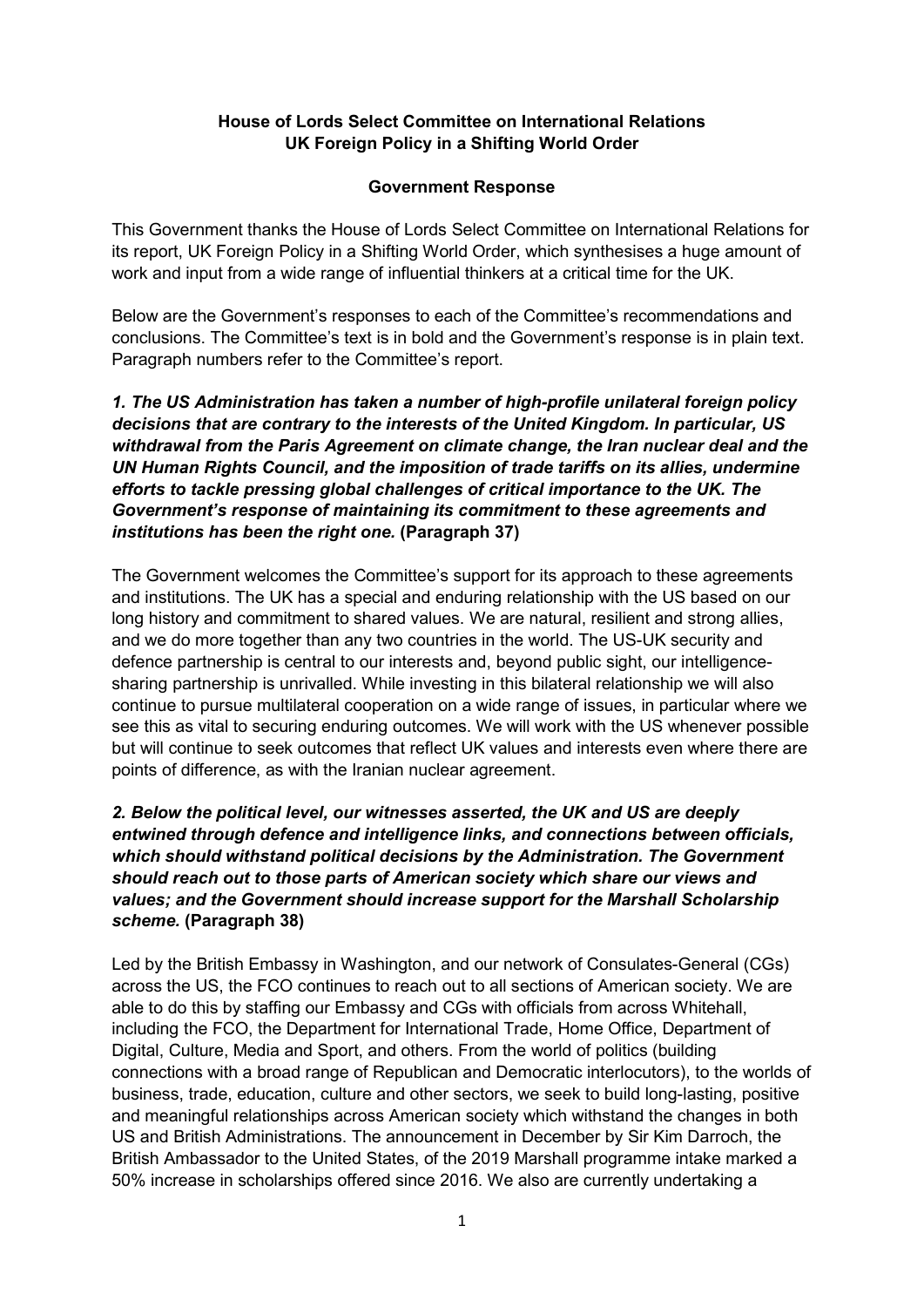tailored review of the Marshall programme which will make recommendations on how we maximise the value we get from the programme and ensure its long term success. We will report back to Parliament on the outcome of the review in due course.

3. However, the difficulty the UK and its allies have faced in trying to influence the US demonstrates the challenge of working with the Administration. How damaging this will be to what has hitherto been the UK's most important international relationship will depend on whether the current approach is an enduring trend. Should President Trump win a second term, or a similar Administration succeed him, the damage to UK–US relations will be longer lasting; and the Government will need to place less reliance on reaching a common US/UK approach to the main issues of the day than has often been the case in the past. (Paragraph 39)

4. Some of the foreign policy decisions of the US Administration do not stem solely from the election of President Trump—they represent a broader shift towards a more inward-looking US, which is less focused on the transatlantic alliance and multilateralism, and the sense of the US losing power to other sources. In its diplomatic relations with the Administration, the UK should distinguish between those aspects of current US foreign policy which are driven by the current President, and those which are part of longer-term trends of divergence from the UK. (Paragraph 40)

The UK and US have a long history of close cooperation on foreign policy and global issues and this continues. We work together across the majority of issues, including security, defence and trade. In a wide range of areas, we remain closely aligned – for example, the US have now supported two UK-led UN Security Council Resolutions on Yemen (2451 & 2452), designed to bolster the peace process. Additionally, we worked closely with the US in response to the Salisbury attack, including the coordinated expulsion of Russian intelligence officers. There are, of course, areas of difference but our close relationship outweighs them, and allows us to be clear where we disagree. We agree that there have been longer term trends in US foreign policy – for example, scepticism of multilateral organisations that do not deliver effectively, and an appreciation of the growing importance of China. The UK will continue to work with the US to ensure that we maintain our close engagement after EU Exit. As part of this, the Global Britain staffing uplift includes increases at our posts in Washington, D.C., San Francisco and New York.

# 5. The Government's response to US foreign policy decisions needs now more than ever to be closely co-ordinated with like-minded countries throughout the world. (Paragraph 41)

In October 2018, the Foreign Secretary set out his vision for close cooperation with like minded countries. We will work to retain and nurture important and powerful alliances with like-minded partners, of which the US is one. As we leave the EU, we will seek close relationships with EU countries, the US and other like-minded partners to pursue UK foreign policy objectives.

6. China's growing economic and political power gives it global influence, and it has become increasingly regionally assertive. We welcome the Government's now longstanding openness to China: it is not in the UK's interest to treat China systematically as an adversary. But the Government must ensure that this relationship does not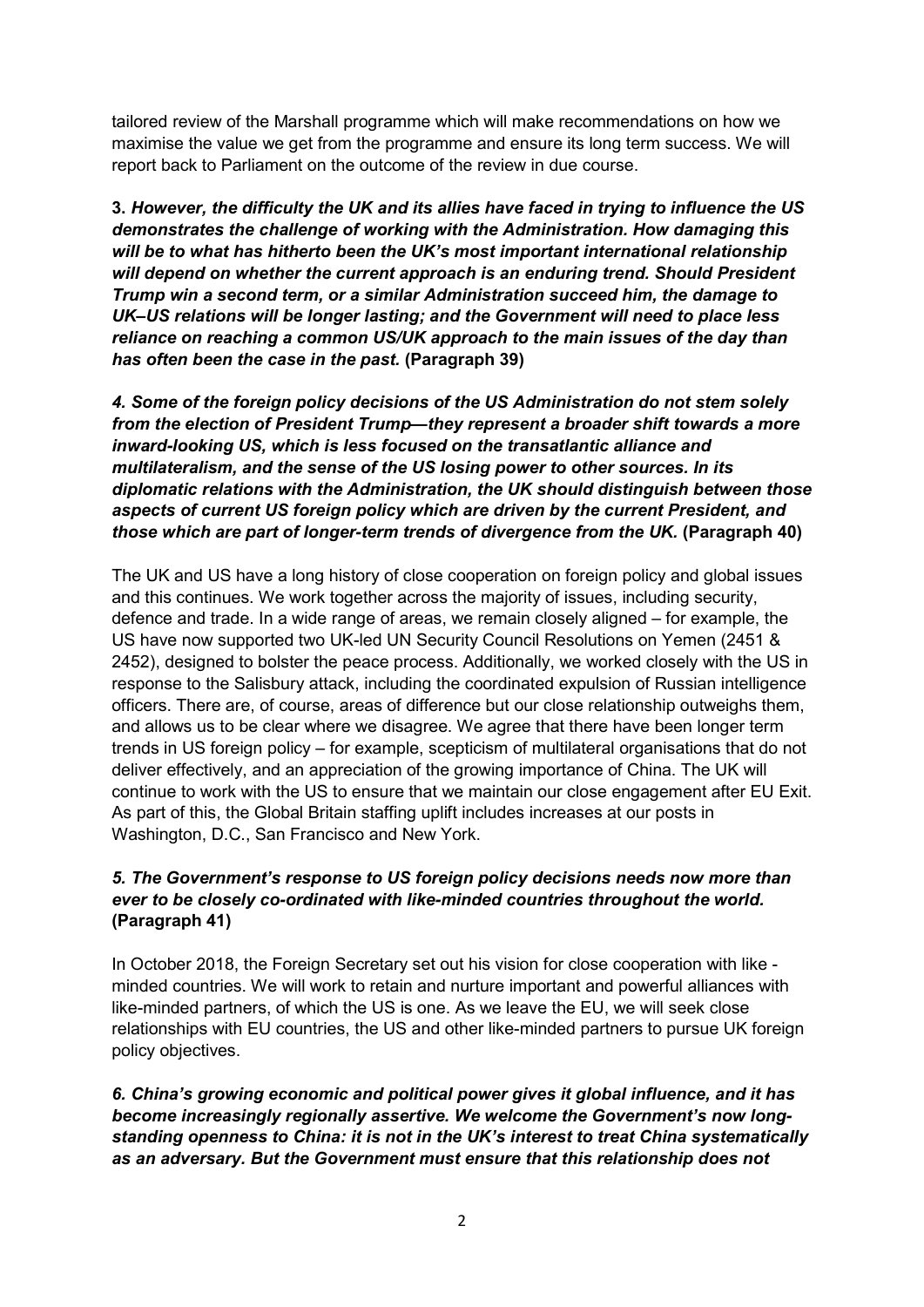#### damage the UK's relations with the US or Japan nor efforts to forge a stronger relationship with countries like India. (Paragraph 67)

The Government agrees with the Committee's assessment. The UK has a strong relationship with China that supports economic growth and addresses global challenges. Equally, we have strong partnerships with other countries. The UK pursues an 'All of Asia' approach, ensuring that we are an active and present partner across the region.

Our strong relationship with India is demonstrated by the high level bilateral visit last year by Prime Minister Modi to the UK. With India, our shared democratic values, the strength of our Diaspora and our partnerships in fields including defence, technology and innovation show the firm footing and exciting future of the relationship. Similarly, the UK greatly values its partnership with Japan and the Prime Minister was very pleased to host Japanese Prime Minister Shinzo Abe during his visit to the UK in January 2019. This visit is part of a stepchange in UK-Japan relations and the two Prime Ministers outlined their vision through a comprehensive and ambitious Joint Statement for a forward-looking partnership fit for the twenty-first century.

Furthermore, and as referenced in the responses to recommendations one to four, the UK has a special and enduring relationship with the United States based on our long history and commitment to shared values. The visit last year by President Trump underlined just how close and important the relationship is to our security and our prosperity. Our joint diplomatic and military actions are illustrative of this.

## 7. While there are continuing concerns including China's human rights record and its behaviour in cyberspace, the Government should aim to work closely with China in finding responses to the main international challenges we face, such as climate change and freer and fairer world trade. But it should do so in a manner which is consistent with the rules-based international order, in particular international humanitarian law. (Paragraph 68)

In order to address global challenges, consistent engagement with the Chinese government and the wider Chinese system, including civil society, is essential.

In particular, UK-China cooperation on climate change and energy remains a key pillar of our bilateral relationship. As the world's largest emitter, China's engagement on the issue is crucial. Since 2015, our respective Climate Change Committees have collaborated to identify the key risks posed by dangerous climate change, recently releasing a report in London and at COP24 in Poland. We are currently discussing with Chinese counterparts how this work can be expanded to target a broader range of stakeholders and issues affected by climate change, including food and water security, health, economic growth, and national stability. Later this year, the UK will launch a new multi-year Prosperity Fund programme on Energy and Low Carbon Economy in China, which will seek to build on our previous collaboration, and draw on UK expertise in order to accelerate China's low carbon transition. Further, the UK has supported the development of China's national emissions trading scheme, which it is hoped will eventually cover ten percent of global emissions.

The Government reassures the Committee that our engagement with China is and will continue to remain consistent with our support for the rules based international order. The UK is a strong defender of the order, which has delivered an unparalleled period of peace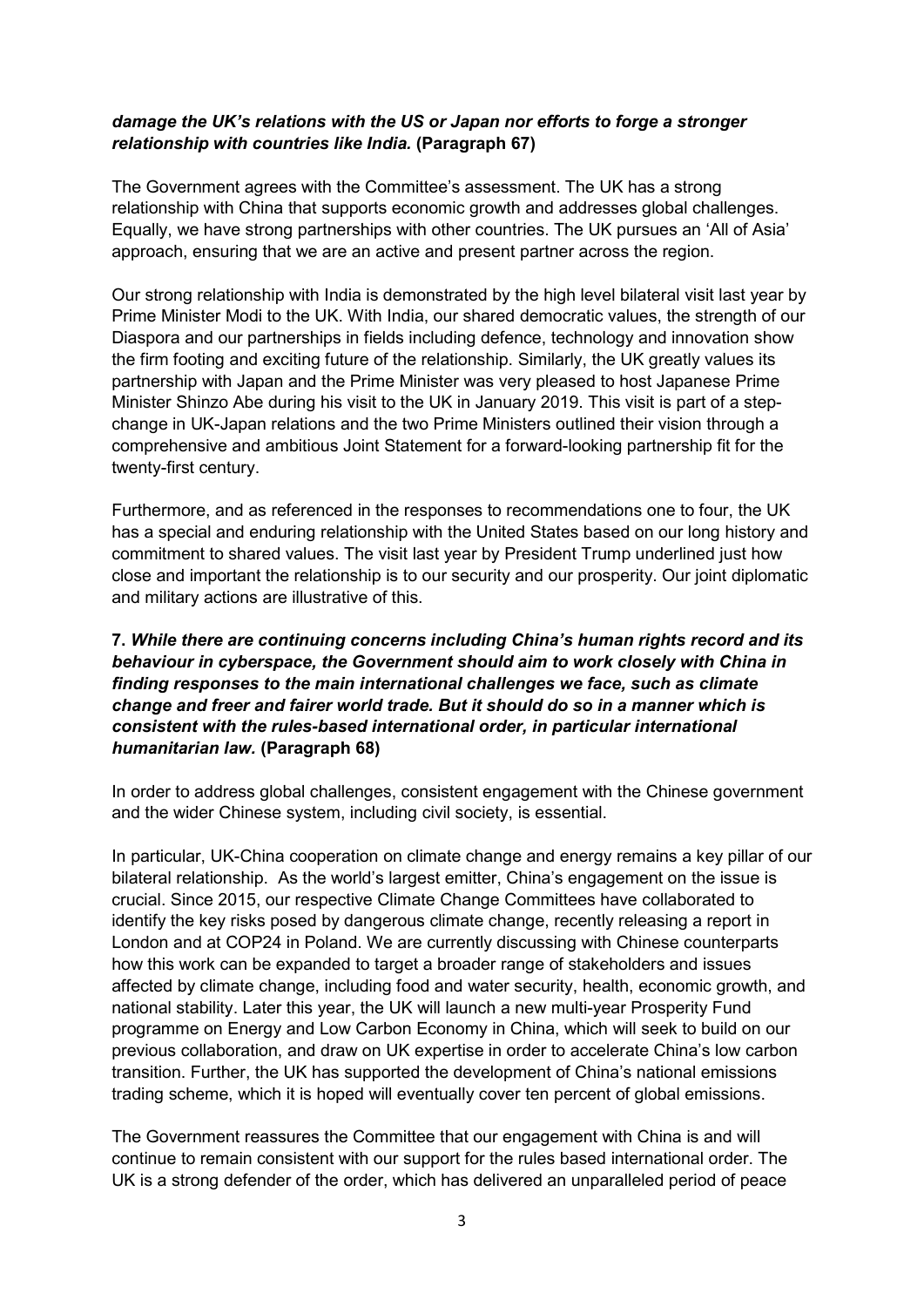and stability. In some areas, such as human rights, the UN Convention on the Law of the Sea or some of China's actions in cyberspace, China's approach challenges important principles of the international order. In these areas, we and our allies will continue to have frank conversations with China, and speak up for our own values. Where necessary we will speak out publicly.

## 8. In the longer term, the Government will need to weigh up the strategic challenge posed by China's approach to its international role, and its impact on the rules-based international order, against China's growing economic significance. (Paragraph 69)

China is the UK's largest trading partner outside Europe and North America. The UK is also open to Chinese inward investment, which remains important for our prosperity.

The rules based international system matters hugely to the UK. Strengthening this system, with the UN at its heart, is a key priority of British diplomacy. It enables global cooperation through which we seek to address international security and economic challenges, and also protects our values.

Over the last four decades, China has benefitted enormously from the stability and openness that the rules based international system has provided. It continues to do so. In particular, the parts that allow it to trade freely with the rest of the world have been central to its economic model. China therefore has an interest in preserving the international order, but understandably wants a growing say in how it operates.

As the Committee points out, China's position is sometimes at odds with parts of the rules based international system. Where China's approach challenges important principles of the order, such as human rights - an important part of the international architecture - we and our allies speak up for our own values. By having a strong relationship with China, the UK is able to have frank discussions on a range of difficult issues. The UK will continue to challenge China's interpretation of such issues where we disagree.

The Government believes that defending the rules based international system does not mean that the UK should resist reform or China's involvement in its reform. To defend the system most effectively the UK will continue to work with international partners, including China, to reform outdated and bureaucratic structures. We have already played an important role in supporting China's bid to increase its voting weight in the World Bank in 2018. We should support UN Secretary General Guterres' UN reform agenda and work with our international partners, including China, to improve the way the WTO operates to ward off the temptations of protectionism. China has an important contribution to make to the debates about how we advance these reforms, and we welcome this.

Looking ahead, the Government will continue to take a holistic view when balancing China's approach to the international order with its growing economic significance.

9. Russia is a declining power that is increasingly willing and able to use both traditional and new capabilities—such as cyber capabilities—to act as a disrupter in international relations. It is no longer a role model for idealist focus as it was during the Soviet era. We commend the Government for successfully co-ordinating a strong international response to the chemical weapons attack in Salisbury. The UK should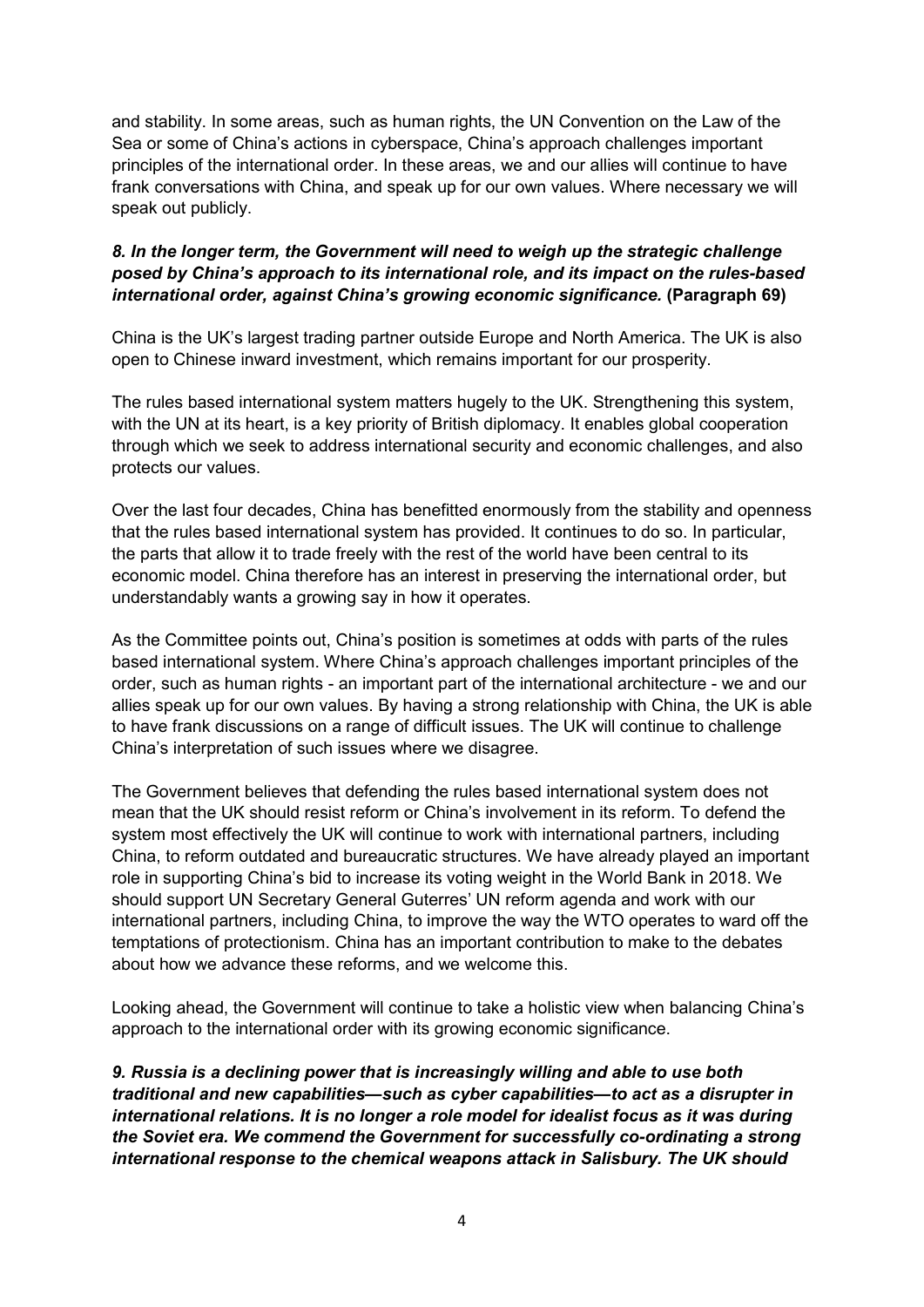#### continue to work closely with its allies to counter Russian disinformation campaigns and deter its hybrid warfare tactics. (Paragraph 84)

We agree with the Committee's assessment of Russia's global aims. The Russian government uses a range of powers to pursue its policies – including espionage, cyber and subversion – and persistently uses disinformation as a tool to destabilise its perceived enemies. As noted by the Committee, in response to the attack in Salisbury we coordinated the largest ever collective expulsion of Russian intelligence officers together with our allies, fundamentally degrading Russian intelligence capability for years to come. We continue to work closely with partners to identify and condemn hostile state activity and take collective steps to protect our shared security. For example, the EU recently established a new chemical weapons sanctions regime and adopted its first set of listings. The international response since Salisbury has shown the strength of collective resolve to meet the challenges from Russia. We will continue to show our willingness to act, as a community of nations, to stand up for the international rules-based system and send clear messages on the consequences of Russia's malign activity.

## 10. The UK must also, nonetheless, remain open to dialogue with Russia on issues of common concern, such as counter-terrorism and nuclear nonproliferation. And it should not allow the inevitable increase in tension following the Salisbury attack to prevent a better understanding of developments in a country which remains important for our foreign policy. (Paragraph 85)

As the Prime Minister said in her speech to the Lord Mayor's Banquet in November 2018, we remain open to a different relationship – one where Russia desists from attacks that undermine international treaties and international security, and actions that undermine the territorial integrity of its neighbours, and instead acts together with us to fulfil the common responsibilities we share as permanent members of the UN Security Council, including on topics of international peace and security. As fellow Permanent Members of the UN Security Council, we will continue to engage on topics of international peace and security. We will also continue to engage with wider Russian society, through cultural exchanges, business links and programmes involving youth, civil society and human rights defenders. We continue to hold out hope that we will one day once again enjoy a strong partnership with Russia, but fully expect Russia to remain a key foreign policy priority for the long term. Over recent years the Government has sought to align its expertise with the complexity of issues relating to Russia. We have dedicated resource across government focused on Russian domestic and foreign policy, as well as defence, energy, and national security issues.

#### 11. The UK has prioritised economic and trade links with India, but the potential security relationship has been under-developed. The Government should seek to reset and elevate its relationship with India by focussing on strategic priorities such as cybersecurity and maritime issues in the Indo- Pacific. (Paragraph 96)

Defence and security is a vital part of our relationship with India and was a key element of discussion during Prime Minister Modi's visit to the UK in April 2018. Our countries have engaged well together for many years – including through land, air and maritime bilateral exercises. In 2015, the UK and India signed the Defence and International Security Partnership (DISP), which has transformed the relationship further. The DISP has paved the way for greater military and civilian collaboration through establishing capability partnerships in strategic areas. Both countries are now exploiting the opportunities for technical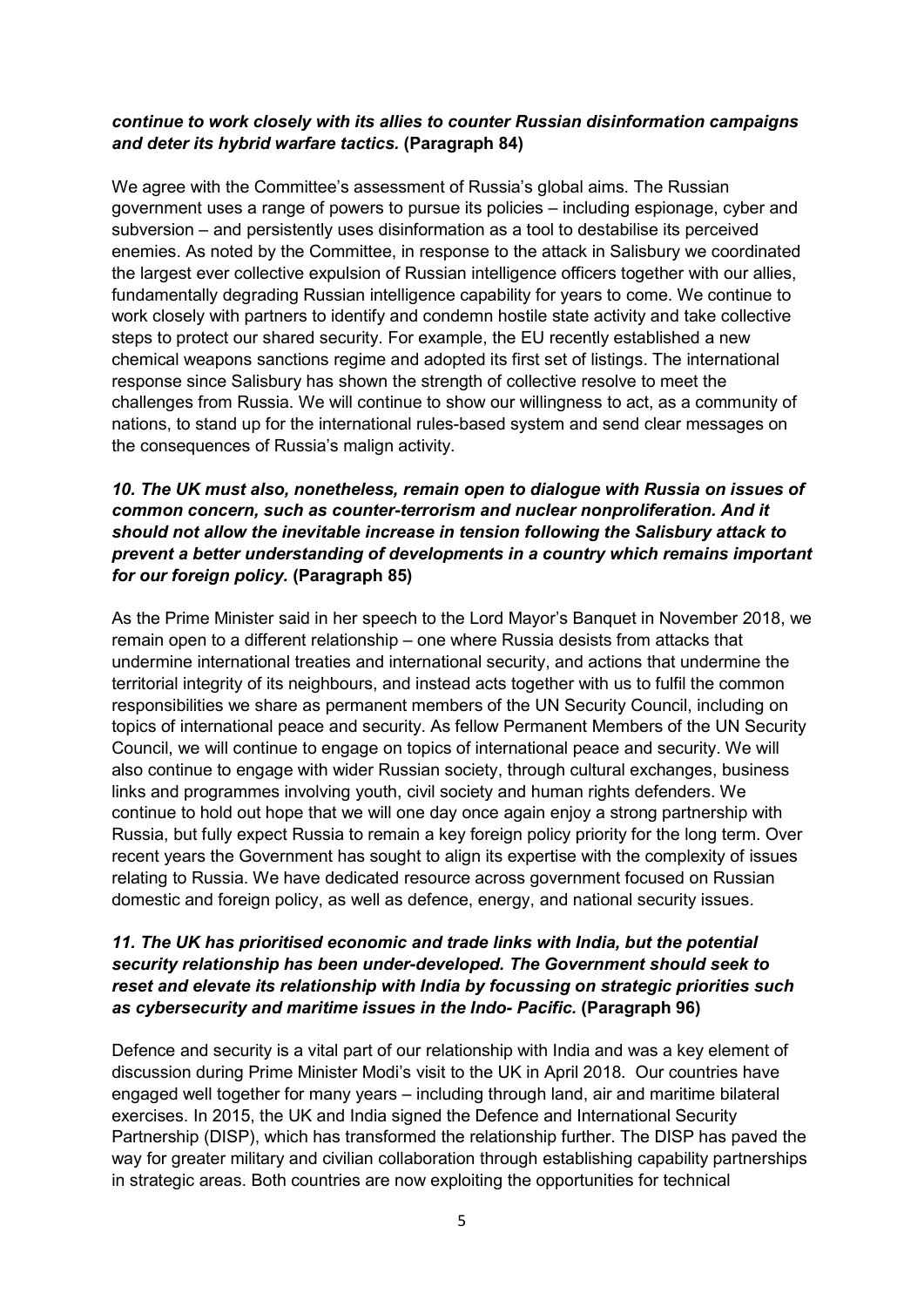cooperation, equipment collaboration, joint exercises and information sharing (including in the maritime sphere). Some key areas of collaboration identified have included ship design, counter terrorism and UN Peacekeeping. The partnerships will also enable transfer of strategic capability between the UK and India, including defence technologies and manufacturing capacity in areas of mutual interest, including supporting Prime Minister Modi's 'Make in India' campaign. The UK-India defence partnership also encompasses developing industry-to-industry collaboration. Our engagement places capability and technology development at its core and harnesses the complementary strengths of both nations in defence manufacturing. The partnership makes use of the combined strengths of our respective private and public sectors to develop defence solutions for us in both home and shared export markets.

The DISP is also helping deepen our cooperation on counter-terrorism and cyber security. The UK and India are working to strengthen cyber cooperation. India has the world's second largest internet user base and the fastest growing online population. PM Modi's "Digital India" initiative presents opportunities for UK/India partnerships but we are also acting to ensure we harness the power of the internet while ensuring our safety and security online. This includes tackling cyber-crime and building resilience to attacks, learning from each other's cyber expertise and ensuring an ideological approach to the future development and governance of a cyberspace that best serves shared interests. In April 2018, we agreed to promote international security and stability in cyberspace through a bilateral framework agreement which recognises the applicability of international law to State behaviour in a free, open, peaceful and secure cyberspace. We hold an annual dialogue, with the most recent one taking place in June 2018. In June during our last annual dialogue we agreed to create Joint Working Groups across our government that would take collaboration forward in a formal and coordinated manner. The five joint working groups (Cyber Diplomacy, Capacity Building, Cyber Crime, Incident Response, and Cybersecurity of the Digital Economy) will operationalise the commitments made under the cyber framework.

The UK recognises the global importance of the Indo-Pacific region. A huge amount of all world trade passes through the key chokepoints in the region, including Bab-el-Mandeb, the Straits of Malacca, and the Straits of Hormuz. Over the last 15 years, the region has been susceptible to piracy, terrorism and organised crime. Recognising the importance not just to the UK economy, but also the global one, the UK plays an active role in maritime security in the Indian Ocean Region through military, multilateral and commercial engagement and capacity building. Some examples of this role include: UK contribution to EU Navfor (including hosting the mission); UK asset and staff contributions (including the deputy commander) to the Combined Maritime Forces; the operation of the UK Maritime Trade Operation (a world leader in 'see and avoid' shipping information); a permanent naval presence through Naval facilities in Bahrain, Oman and the British Indian Ocean Territory; capacity building across the region, including a 5,500 personnel strong exercise in Oman, deployment of Typhoons across Asia to train with other air forces and the deployment of a Type 45 destroyer for Exercise Konkan with India in December 2018. We are keen to increase our partnerships in the region to uphold security and ensure adherence to a common rules based international system (RBIS), ensuring a free, open and prosperous Indo-Pacific region. We are also looking beyond security, taking a whole of ocean approach to contribute to sustainability, clean oceans and developing the blue economy - areas that matter greatly to India, including as part of their commitments under the 2030 Agenda for Sustainable Development.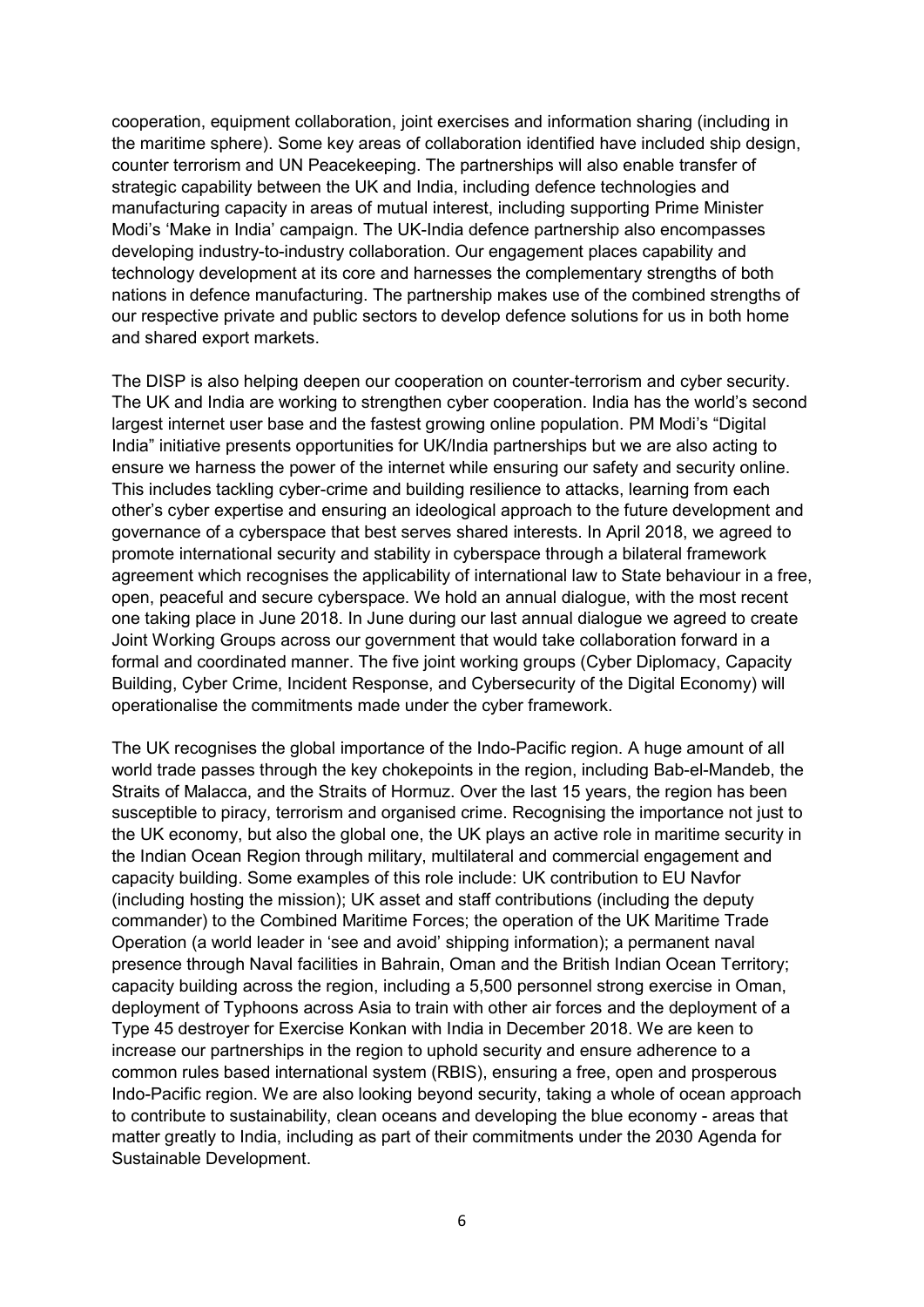### 12. The Government must recognise the negative impact of the restrictive UK regime for visas and migration on the UK-India relationship and soft power links between the two countries; and in the forthcoming White Paper and legislation on the UK's post-Brexit immigration policy should reshape policy with the objective of addressing India's concerns. (Paragraph 97)

The UK Government has long been aware of how valuable a positive UK-India relationship on migration is. Indians value the UK's soft power assets, such as leading educational institutions, cultural outreach and tourist attractions. During Prime Minister Modi's visit to the UK in April 2018, he strongly advocated the 'living bridge', a connection between the UK and India made up of people, culture and ideas. Ensuring this living bridge operates as efficiently as possible is important to our governments.

We welcome Indians who come to the UK to visit, study and work legally. In the year ending September 2018, 90% of Indian nationals who applied for a UK visa were successful. During the same period, over 475,000 visitor visas were granted to Indian nationals, an increase of 10% on 2017 and the largest absolute increase of any country. By the end of September 2018, 19,000 Indians were granted Tier Four visas to study in the UK, an increase of 33 % on the previous 12 months. Over half of all Tier Two skilled work visas issued globally are to Indians. In the year ending September 2018, over 55,000 Tier Two visas were granted to Indian nationals. We welcome the skills and talent that Indians bring to the UK economy.

The Government is also working closely with the Government of India to address associated migration problems including visa over-stayers and the extradition of financial fugitives. We will continue to work towards a more modern and efficient returns arrangements with India, which will support an enhanced migration partnership more broadly.

After EU Exit, as an open, inclusive and outward facing Global Britain, the UK wants to build its position as a top destination for innovation, including in our world leading tech sector. The Government White Paper sets out a foundation to attract and support skilled workers, who want to bring ideas and start a business in the UK. UK government officials on 16 January 2019 visited New Delhi for talks with the Indian Government on migration, signalling a new phase of cooperation on this key issue Officials also met key figures from the corporate, business and education sectors in India, to discuss how the UK's Future Border and Immigration System could benefit India.

# 13. The Government should recognise the increasing regional influence of middle ranking emerging powers in Africa, Asia and Latin America and should work more closely with them in addressing problems and disputes arising in their regions. We welcome the Foreign Secretary's commitment to this objective in his evidence to us. (Paragraph 98)

The Government agrees with the recommendation to work more closely with middle ranking emerging powers in Africa, Asia and Latin America. In Africa, the increasingly significant role of African regional powers is embedded in the UK's approach to addressing challenges in the continent. The Government engages closely with countries such as Nigeria, Kenya and South Africa both diplomatically and through our international programmes to reduce conflict, support economic development, shape global rules and financial systems, mitigate climate change impacts and improve the provision of global public goods. We also work closely with the African Union - as an important pan-African actor - to address these challenges. As the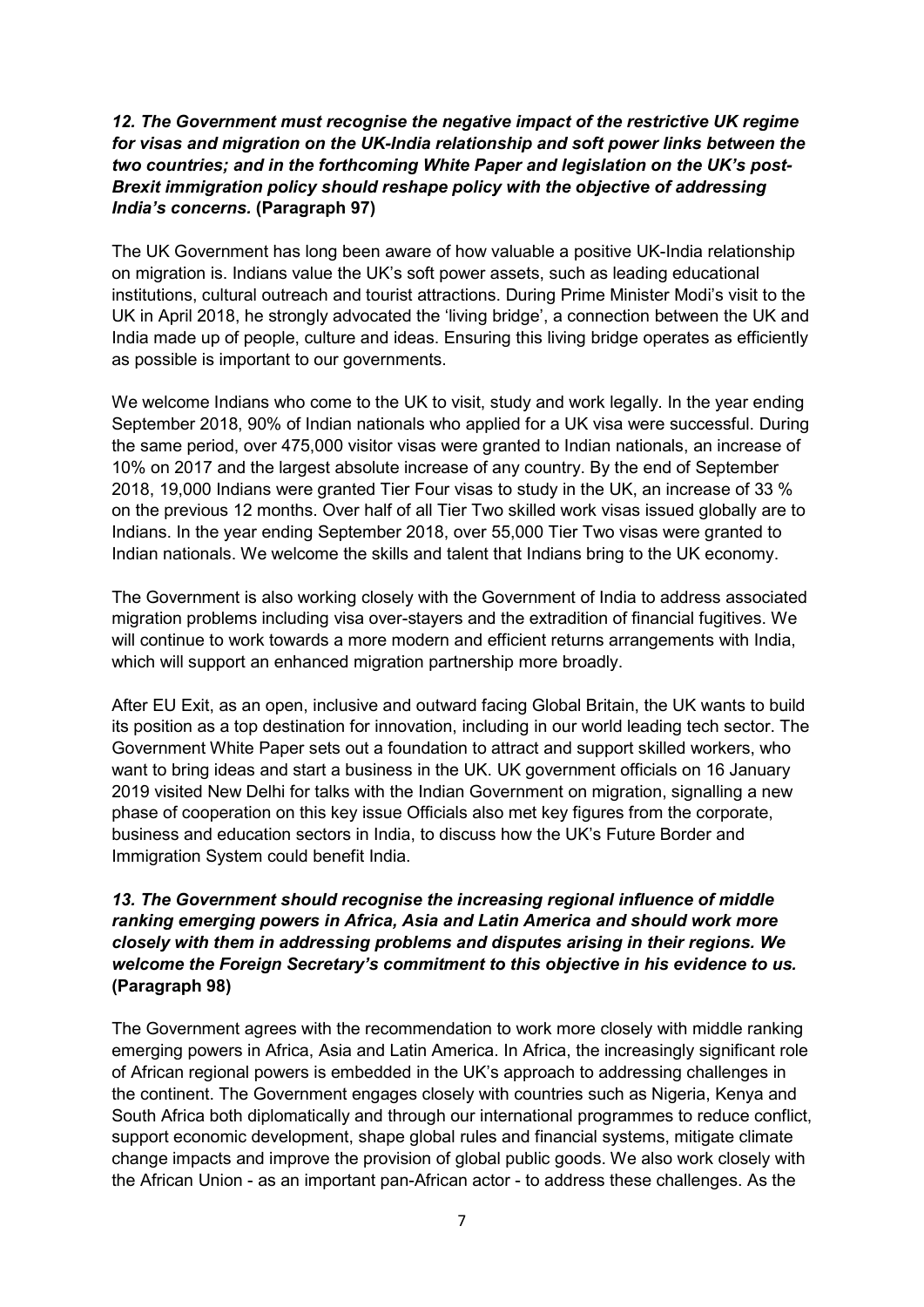Prime Minister said in her speech in Cape Town on 28 August, we are creating a new partnership between the UK and Africa based on shared prosperity and security. The UK is increasing UK staff with a focus on Africa by up to a third by 2021, increasing our ability to engage and influence.

In the Asia-Pacific region, the formal structure of the annual UK Foreign and Defence Ministers' meetings with Australia and Japan has resulted in a more systematic and operational approach to common foreign and security policy challenges, such as denuclearisation on the Korean peninsula, solving the Rohingya refugee crisis, maritime security, and counter-terrorism. We are working closely with Australia and New Zealand, including through co-location, as we open diplomatic posts in the Pacific, a region at the forefront of the fight against the effects climate change. Seeking common approaches to such challenges has also become a higher priority for the UK's annual strategic dialogues and other high-level exchanges with middle-ranking emerging powers in South East Asia, such as Malaysia, Indonesia, Vietnam, Singapore, Thailand and the Philippines. While bilateral issues and, with some, human rights concerns still feature prominently, bilateral exchanges on regional security issues are becoming more specific and open. The opening of the new UK mission to the Association of South East Asian Nations (ASEAN) in 2019 will offer further opportunities to pursue common regional security objectives.

In Latin America, we are strengthening our regional coverage through increased staff in a number of posts, and are looking to developing our relationship with regional organisations, in particular the Pacific Alliance and the Organisation of American States. Countries like Colombia, Chile and Peru, with growing middle classes and increasingly well-educated populations, share our liberal democratic and free trading values, which provides us with an opportunity to address common challenges at the regional and global levels, from migration, conflict and climate change pressures to cyber and human rights issues.

### 14. In the context of a strained transatlantic relationship, an increasingly assertive China, a disruptive Russia and broad shifts to the global balance of power, it remains firmly in the UK's national interest to maintain the strongest possible partnership on foreign and security policy with its likeminded European partners, both bilaterally and at an EU level, after Brexit. (Paragraph 103)

As we consider the transatlantic relationship, an increasingly assertive China, a disruptive Russia and broad shifts to the global balance of power, it remains firmly in the UK's national interest to maintain the strongest possible partnership on foreign and security policy with its likeminded European partners, both bilaterally and at an EU level, after EU Exit.

The Prime Minister has been clear that we want to maintain our deep and special partnership with the EU on foreign policy and security issues once we have left the European Union. We have offered unconditional support for Europe's security, so we can protect the close cooperation we currently enjoy. The Political Declaration we have agreed with the EU reiterates both sides' commitment to cooperate in key areas of shared interest across foreign policy, security and defence. This Declaration provides a good basis for future discussions with the EU on these issues in the next stage of the negotiations.

Our bilateral ties with European partners provide a strong foundation for continued cooperation. Since the referendum we have significantly strengthened our network of Embassies across Europe, creating approximately 250 new UK-based and locally engaged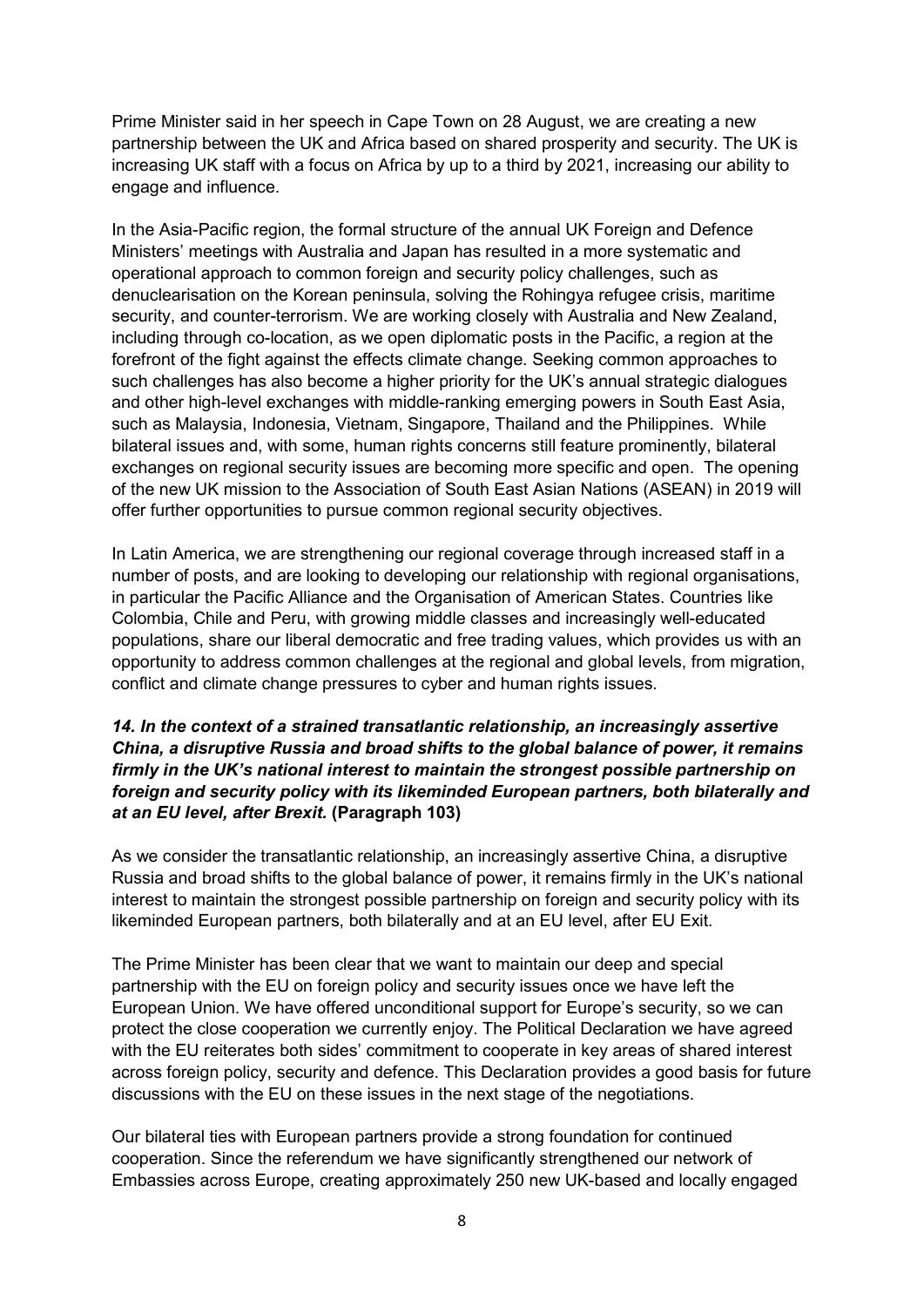roles in Europe to work on EU Exit, our bilateral relations and key foreign policy issues. We ensure regular Ministerial and senior official visits to European countries and have a wellestablished pattern of close cooperation on foreign policy issues when operating in third countries which will continue beyond our exit from the EU. We will also continue to cooperate through our shared membership of other multilateral fora, including organisations such as NATO, the OSCE, the UN, and through groupings such as the Northern Future Forum with Nordic and Baltic partners.

With regard to the transatlantic relationship, it is ever more important for the Europe and the US to stand together, even when we may disagree on individual issues. These disagreements are far outweighed by the many areas of transatlantic cooperation. The UK will continue to play an important role in promoting transatlantic unity.

# 15. The Government should place a renewed emphasis on building alliances across the world and engaging with networks of likeminded partners. (Paragraph 104)

The Government agrees with the importance of continuing to build alliances and networks of partners. By the end of 2020, our network will gain over 1000 new positions alongside the opening of 14 new Missions over the same period. This will extend our reach and impact with sovereign missions in 161 countries. This will play an important role in our strengthening alliances worldwide. The Government's responses to recommendations  $50 - 52$ , below, address this point in greater detail.

## 16. The relatively low cost of some cyber capabilities is one more technological factor that has created an asymmetrical shift in the balance of power. Russia, for example, is able to disrupt international affairs despite its declining economic position. (Paragraph 143)

Cyber attacks are increasingly used by a range of threat actors to commit the crimes of (including intellectual property theft), espionage and sabotage, disrupt critical systems, deliver reputational damage, and in general project power and confront adversaries.

Russia's intelligence services clearly develop and use cyber capabilities. With these capabilities, Russia can use the open and interconnected nature of cyberspace, combined with a veneer of technical obfuscation and deniability, to have effect at volume and speed. They are often indiscriminate and reckless in their approach and have targeted political institutions, businesses, media and sport.

The UK is working closely with allies to address these issues, to call out and respond to unacceptable state behaviour and ensure malicious actors cannot act with impunity, particularly below the threshold of armed attack.

# 17. Increased connectivity increases the vulnerability of critical national infrastructure to attack. (Paragraph 144)

Part of the core work of the National Cyber Security Centre (NCSC) is helping organisations understand and reduce their cyber security risks, which has to be informed by the realities of how they operate and the challenges they face. The NCSC supports owners, operators and suppliers in partnership with Lead Government Departments and the Centre for the Protection of National Infrastructure (CPNI) to ensure that security is considered holistically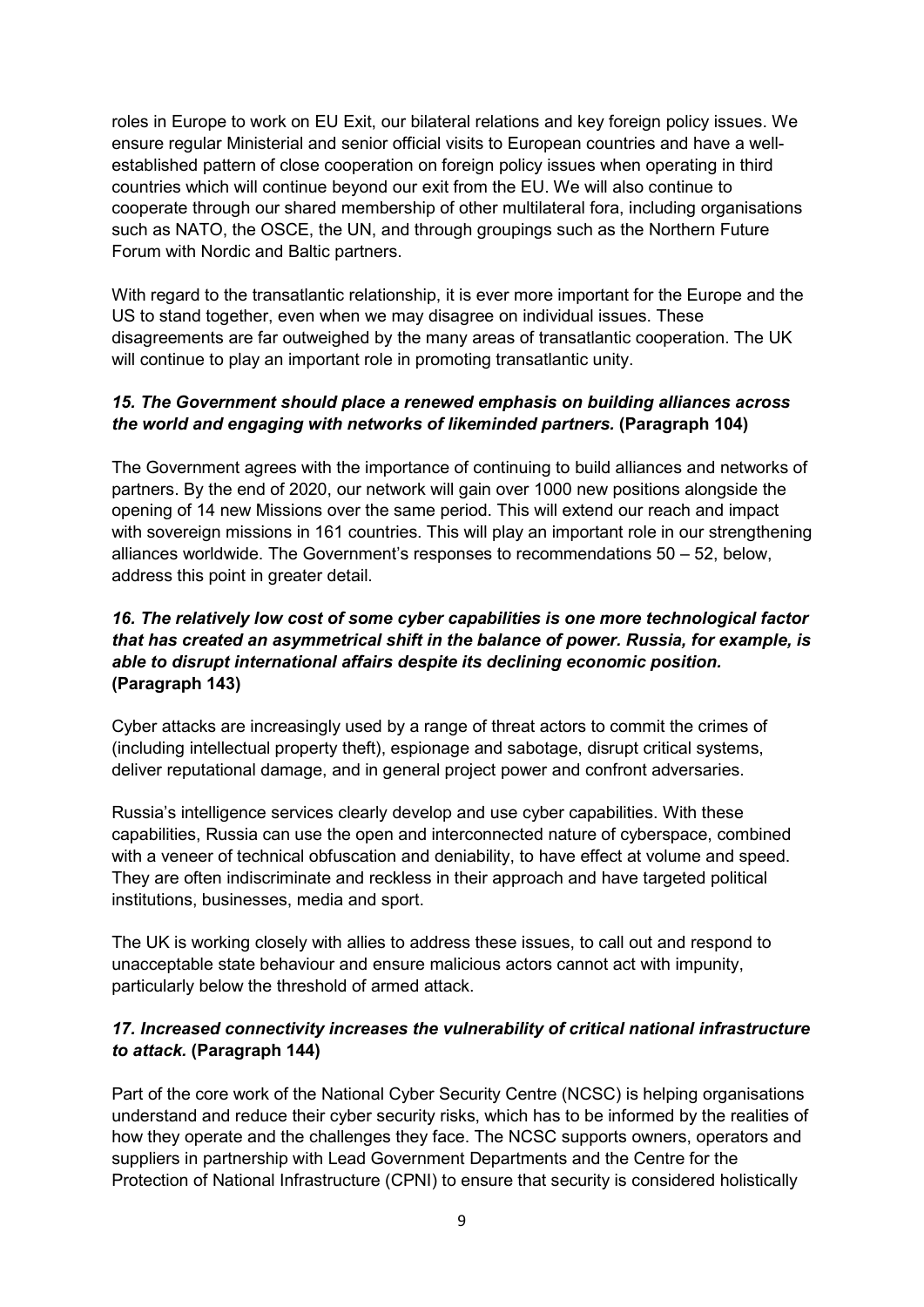across cyber, physical and personnel security disciplines. The NCSC continues to work on identifying what is really critical in cyber Critical National Infrastructure (CNI) and identify risks to CNI through the supply chain and identify dependencies between CNI sectors.

## 18. Major developments in emerging technologies, such as artificial intelligence and quantum computing, by China and other rising powers could further alter the balance of power. (Paragraph 145)

Emerging technologies could be considered a 'disruptor' to traditional power structures and traditional foreign policy actors. They present the UK with new opportunities but also with new challenges. The Foreign and Commonwealth Office is increasing its work on emerging technology and the expertise of its staff. Its overseas network of Posts, including its Science and Innovation Network, work to facilitate research and development cooperation to support future economic growth as well as deliver other emerging technology priorities. This includes ensuring the Government's Industrial Strategy Grand Challenge on Artificial Intelligence is successful. Working closely with DCMS and other departments in the UK, the FCO is also working to increase its understanding of the risk that emerging technologies present to global economies, stability and safety, and what international mechanisms exist (or should exist) that will allow scientific and technological solutions to the world's biggest problems to be developed, safely and with equitable access.

The significance placed on quantum computing standards in global standards bodies is indicative of its importance to future security. The Government continues to promote the importance of technical standards being developed in an open and transparent manner by industry-led, global standards bodies in order to provide assurances regarding the robustness of the development process and to maintain a global, interoperable internet. The development of politically-driven standards on any other internet-related technology, including quantum computing in the future, holds the potential to undermine our vision for a free, open, peaceful and secure cyberspace.

19. Digital communications tools have intensified public and lobbying pressure on governments, increased the number of actors involved, and resulted in a much wider audience for foreign policy making. This connectivity has increased the pace at which some events take place and information is disseminated, such as during the Arab Spring, as well as governments' ability to understand events, and the speed at which they have to respond. (Paragraph 154)

# 20. It will be important for the FCO and the UK's diplomatic missions abroad to capitalise on the usefulness of digital communications and to be proficient in their use. But care will be needed to avoid crossing the line into interference in their host country's internal politics. (Paragraph 155)

The Government welcomes the Committee's conclusion that digital communication is a core aspect of diplomacy and its recognition of the importance of the FCO's work to equip diplomats with the skills needed to undertake this work. A recent internal survey concluded that social media is an essential tool of ambassadors and that leaders in the organisation are fully integrating social media in their public diplomacy. The FCO's targeted digital communications training programme will continue to upskill diplomats and locally-engaged officials to be able to take full advantage of the opportunities digital diplomacy provides, as well as deal with the risks.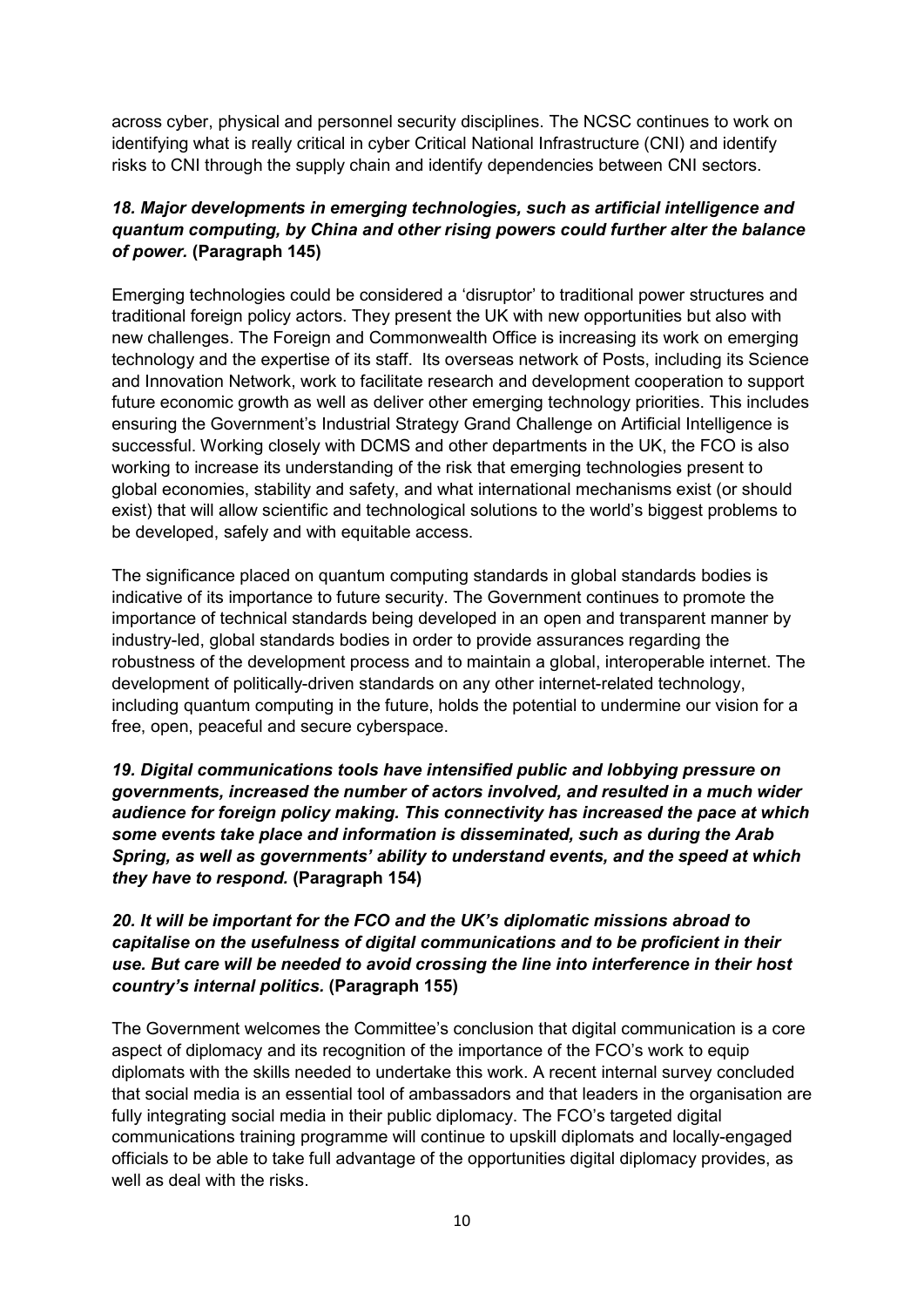The Open Source Unit supports the FCO to make better use of data to inform foreign policy and diplomacy, using a range of new tools and data sources to deliver analysis and products which support UK Foreign Policy priorities. This includes the development of methods to process large amounts of information more effectively.

## 21. Cyber security is an increasingly important global challenge. The UK has strong capabilities in this area; this presents the UK with an opportunity to be a world leader on a critical global issue. (Paragraph 167)

The Government agrees that the UK has strong capabilities in this area. We take a global leadership role and aim to safeguard the long-term future of a free, open, peaceful and secure cyberspace, driving economic growth and underpinning the UK's national security. We promote the operational implementation of agreed norms of responsible state behaviour and focus on positive practical measures states can take to put these voluntary norms into practice, including international co-operation to deter malicious cyber activity by criminals, state actors and their proxies. We work with partners across all continents to design and deliver tailored capacity building to help states increase their own cyber security and we have allocated over £30m over 2018-2021 to help underpin these efforts. The £15 million announced by the Prime Minister on the eve of the Commonwealth Heads of Government meeting will help Commonwealth countries strengthen their cyber security capabilities and help to tackle criminal groups and hostile state actors who pose a global threat to security, including in the UK.

The National Cyber Security Centre (NCSC) is known internationally as a model for its cyber security approach. Its international partnerships help to share information and combat common cyber threats. The NCSC has hosted delegations from 54 countries across six continents, and its staff have visited 18 countries for bilateral meetings and public engagements. One of the NCSC's most important pieces of work is the world-leading active cyber defence initiative, which uses automation to reduce some of the most common weaknesses in cyber security defences.

# 22. A problem facing any international agreement on cyber security is that attribution is uncertain and the involvement of private actors extensive. Any new rules pose the question of to whom they should be applied, and whether the source can be located. (Paragraph 168)

Attribution of responsibility is a pertinent issue in relation to all hybrid or covert activity. It is important that states call out others when they are acting irresponsibly or recklessly and ensure malicious actors cannot act with impunity.

Attribution of cyber incidents is not easy, but nor is it impossible. With international partners, the UK has attributed a number of cyber incidents or campaigns since 2017. These include the Wannacry ransomware attack to DPRK actors the Lazarus Group, the NotPetya destructive malware attack to the Russian Government, a multi-year computer network exploitation campaign targeting universities to the Mabna Institute in Iran, APT28 to Russia's GRU and APT10 to elements of the Ministry of State Security in China.

By attributing unacceptable state behaviour, the UK and likeminded partners continue to demonstrate our commitment to promoting international stability frameworks for cyberspace based on the application of existing international law, agreed voluntary norms of responsible state behaviour and confidence building measures, supported by coordinated capacity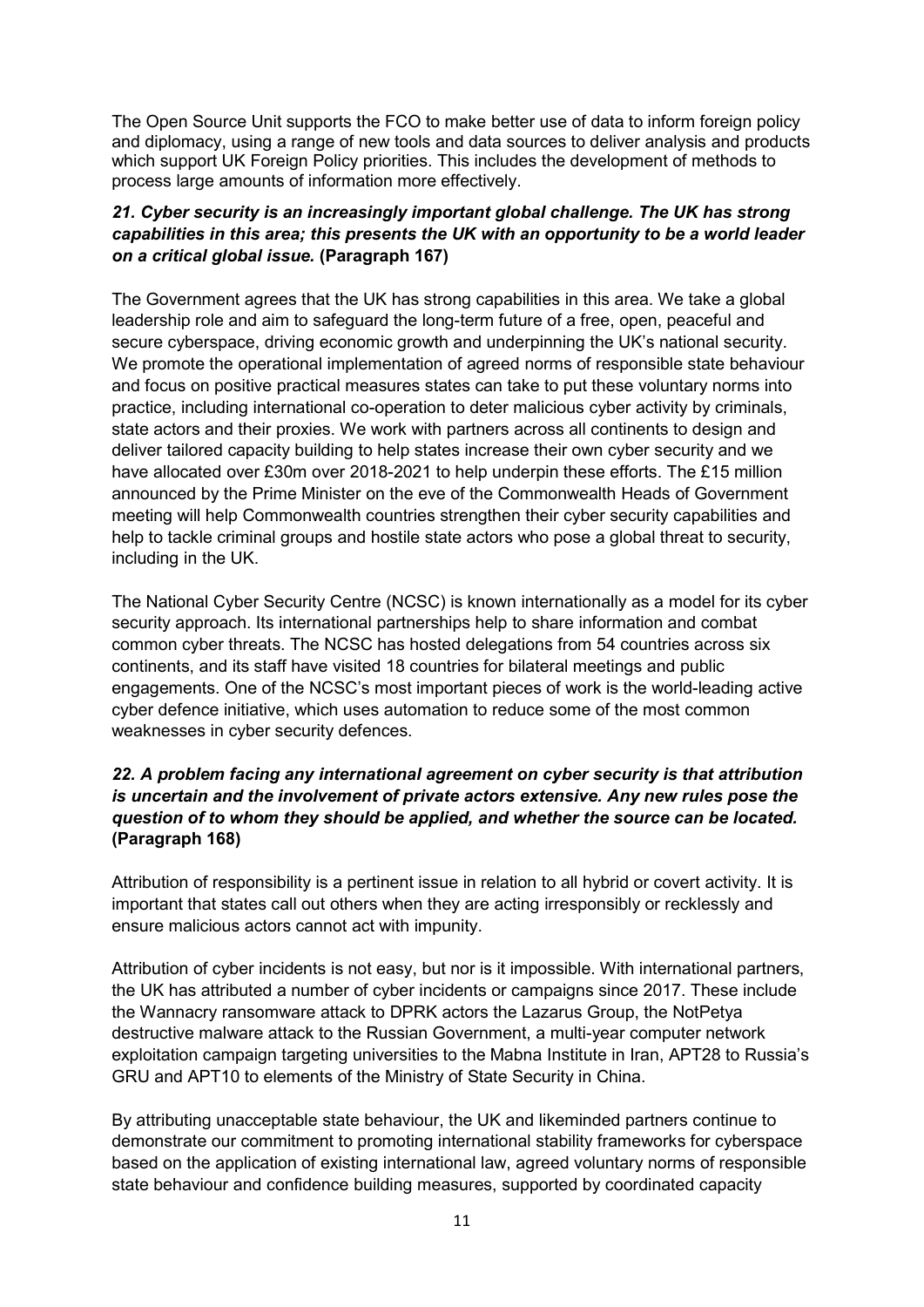building programmes. Attribution of unacceptable behaviour, combined with the Attorney General's speech in May 2018, outlines the Government's view of how (not if) international law applies in cyberspace.

The private sector plays an important role including cyber security companies that identify Advance Persistent Threat groups. Their work contributes to raising the awareness of businesses and individuals through their publications.

#### 23. It is unlikely that there would be agreement on a comprehensive, binding international treaty on cyber security. Instead the Government should convene likeminded countries into a 'coalition of the willing' to establish 'rules of the road' in cyberspace, using Lord Hague of Richmond's seven principles for an international agreement on cyberspace as the starting point. These 'rules of the road' would lay the groundwork for a more binding international agreement in the future. (Paragraph 169)

Cyber security is a global challenge that requires global solutions and increased international cooperation. Existing international law is applicable in cyberspace as it is in any other domain; we do not believe there is a need for a comprehensive, binding international treaty on cyber security as this would undermine existing frameworks and put a brake on efforts to operationalise norms of responsible state behaviour and confidence building measures. These norms and confidence building measures have been agreed globally since Lord Hague of Richmond's seven principles were set out in 2011 – through discussion and debate at the UN, regional organisations and also the Global Conferences on Cyber Security (GCCS) which started with the 2011 London Process. Building global understandings on national approaches is fundamental to maintaining long-term peace and security and reducing the risk of conflict in cyberspace. To assist with this, the UK Attorney General also set out the UK's views on the application of international law for the first time at Chatham House in May 2018.

The UK works in partnership with a wide range of countries bilaterally and through the EU, the UN, OSCE, NATO and where possible with other regional organisations including the ASEAN Regional Forum, the African Union, the Commonwealth and the Organisation of American States. Additionally, we coordinate directly through the Global Forum on Cyber Expertise (GFCE) where we promote the GFCE Global Agenda for Cyber Capacity agreed at the 2017 Delhi GCCS. The UK Government also works closely with a wide range of countries and the EU on issues related to international cooperation on cyber-crime, challenging initiatives by Russia in particular to reshape international definitions and the scope of the cyber-crime agenda that would put a free and open internet at risk.

#### 24. We welcome the Government's work within NATO to develop the Alliance's thinking on cyber issues. It should seek to play a leading role in establishing cyber norms, increasing the Alliance's cyber resilience, and developing a common understanding of the potential impact on security and warfare of emerging technologies such as increased automation. (Paragraph 170)

The Government recognises the importance of sharing UK expertise with allies on a range of cyber issues, including cyber defence and resilience, to develop a common understanding on the potential impact of emerging technologies on security and warfare. The UK continues to take an active role in NATO and is an advocate for developing the Alliance's thinking on cyber issues. The UK was an active proponent of the decision made at the Warsaw Summit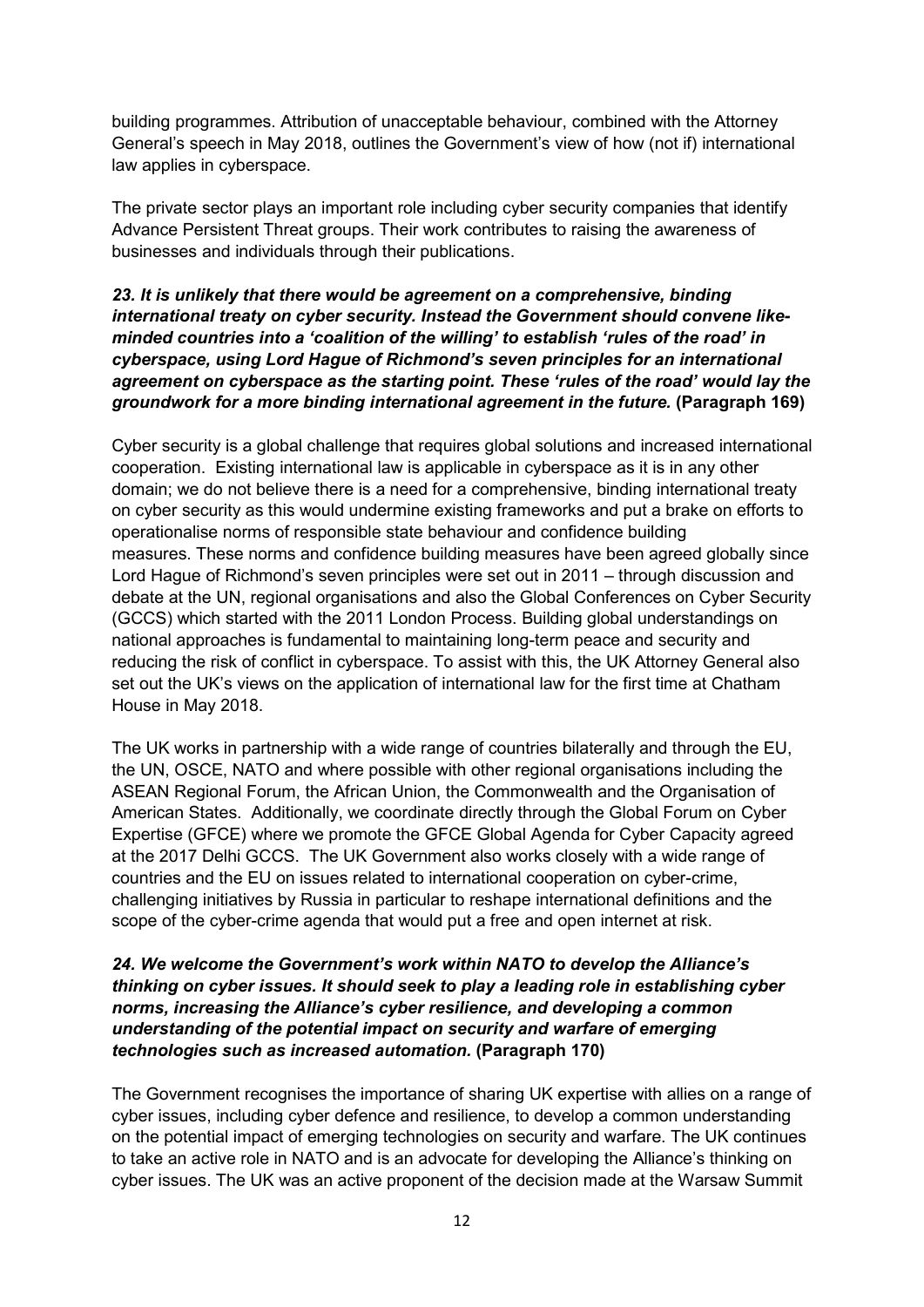in 2016 to recognise cyberspace as a domain of operations and is supporting NATO in its development of its Cyber Operations Centre in Mons, Belgium, which will increase NATO's ability to defend its own networks.

Prior to this in 2014, the UK became a full member of the NATO Cooperative Cyber Defence Centre of Excellence in Estonia where the UK plays a leading role in enhancing capability, cooperation and information sharing in cyber defence. In 2016, the UK hosted the second in a series of international cyber symposiums, an event that brought together military representatives from 30 countries as well as experts from government, industry and academia. This event provided an ideal gateway to develop international relationships and establish cyber norms. In May 2019, the UK will host the second annual NATO Cyber Defence Pledge Conference, where the UK will share expertise with Allies on a range of cyber issues and facilitate cyber capacity building efforts between Allies.

### 25. The active engagement of technology companies in establishing behavioural norms in cyberspace, and in any potential enforcement of those norms, will be crucial. The Government should seek better to engage technology companies and international partners in developing rules on cyber security and governance, and solving the challenge of attribution. (Paragraph 171)

The Government recognises that our economic prosperity and social well-being depend in part on the openness and security of networks beyond our own borders. We are committed to promoting international stability frameworks for cyberspace based on the application of existing international law, agreed voluntary norms of responsible state behaviour, and confidence building measures supported by coordinated and targeted capacity building programmes. We believe in a multi-stakeholder model of internet governance and will seek to ensure that the UN groups formed in 2019, as a result of UNGA 73 First Committee resolutions on cyberspace and international security, find a way to consult these important stakeholders.

The Government believes that the private sector, academia, government and civil society each play important roles in improving global cybersecurity. The rules, standards and best practices we develop together are fundamental to generating trust and reaping the benefits of innovation and growth across the digital economy. From industry coming together to develop best practice in managing cyber risk, to ensuring robust development and manufacturing of digital products and services which are Secure By Design, industry involvement is crucial to making us more secure. Listening to the needs and expertise of the cybersecurity sector is also key to growth.

Partnership with industry, including technology companies, is also an important part of the work of the National Cyber Security Centre (NCSC). NCSC's partners provide a vital service to keep our communications secure. The NCSC's Industry 100 initiative brings together public and private sector talent to generate innovative ideas and collaborate on some of the latest cyber security challenges.

We recognise that building the cyber security talent pipeline is essential to ensuring that every organisation in the UK is resilient to support a prosperous digital nation. So we have worked closely with industry to develop a range of initiatives designed to boost cyber skills in the UK. This is just one example of our close collaboration and we continue to engage broadly across both the UK cyber security sector, and with international technology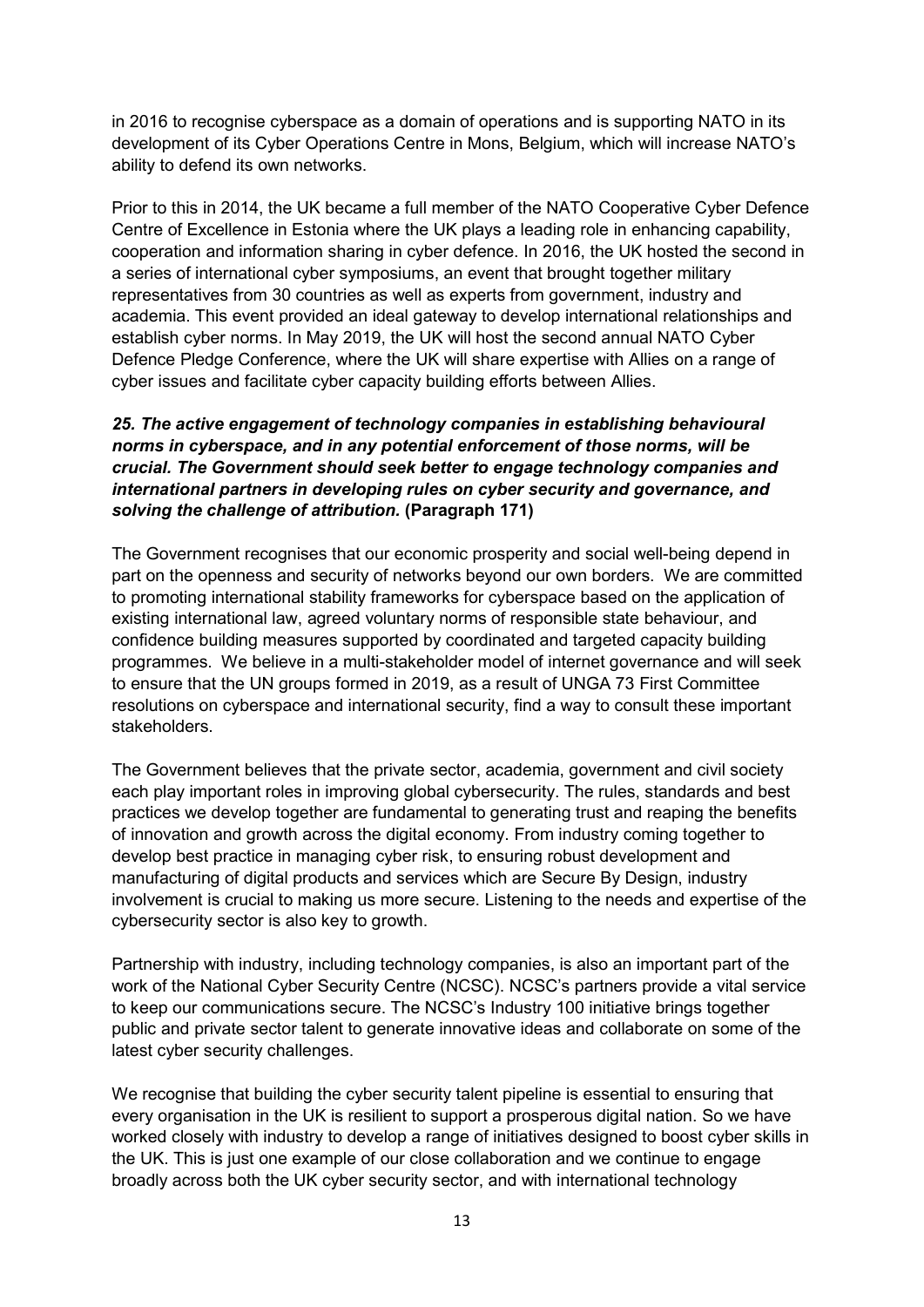companies, to ensure that the rules, standards and best practice we develop together support the UKs wider cybersecurity interests.

The Government will take forward further engagement with service providers to ensure they have robust protections in place against continuing and emerging cyber threats – it is clear that in some cases, basic cyber security measures are still not being taken, and this is not acceptable. In early 2019, there will be a roundtable hosted by the Government and NCSC inviting a broad range of senior representatives from suppliers to government, including managed service providers and service integrators. Together the community will discuss the step change that is required in contracting and security controls to tackle cyber threats to government and beyond.

26. The Foreign Secretary's view is that the Trump Administration's objective is to reform rather than disrupt and damage the UN. We are more sceptical, having heard evidence of actions it has taken which could undermine the UN. The Government should continue to resist US challenges to the UN and should work with other likeminded countries to compensate any resulting shortfalls in resources for the UN and its agencies. (Paragraph 204)

While there is some evidence of US disengagement from the UN, including their leaving the Human Rights Council and UNESCO, there is also clear evidence of the US driving engagement through the UN, for example, in the UN Security Council on the DPRK agenda and on peacekeeping missions. On balance, the Government believes that the way to maintain US engagement with the UN and minimise the risk of their withdrawing further, is to work with them, and with other UN Member States on delivering UN reform in a way that optimises the collective UN performance, improves coordination and maximises the impact the UN has on the ground.

The Government believes that all UN Member States should ensure that the payment of their assessed contributions to the UN Regular Budget and UN Agencies' budgets are made in full and on time. This is essential to ensure that the UN has the resources it needs to function and carry out the mandates given to it by Member States. Non-payment, partpayment and any resulting funding shortfalls are a matter for the UN to pursue with the relevant Member States. However, the UN cannot be left in a financial position which leaves it unable to function and the Government looks forward to the expected budgetary reform proposals from the UN Secretary-General which will allow him additional flexibility in managing the UN budget.

The Government is of the view that UN Member States will not and should not always be in a position to meet funding shortfalls created by others. However, the Government has worked with partners to fill gaps in, for example, UN Works and Relief Agency (UNWRA) funding, as well as on longer-term cost-saving reforms to ensure that UNWRA has a sustainable future.

27. Reform to the UN Security Council is necessary but difficult to achieve. We regret that efforts by the UK and France to reform the Security Council by expanding its membership have not progressed. The Government should focus on advocating reforms to the UN to overcome fragmentation and incoherence, as set out in our report The United Nations General Assembly 2018. (Paragraph 205)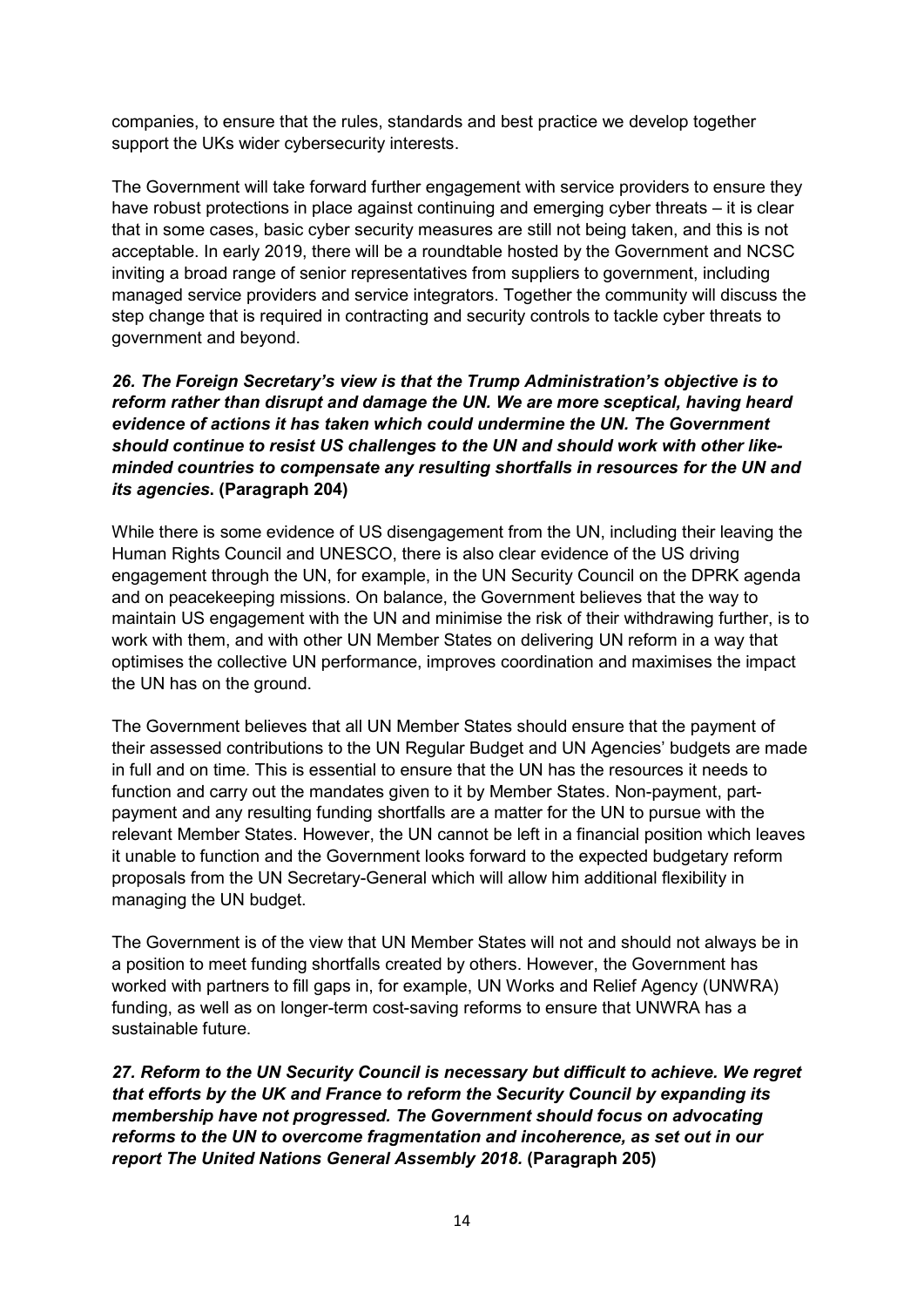The Government will continue to support a modest expansion of the Security Council, in both the permanent and non-permanent categories of membership. The UK supports new permanent seats for Brazil, Germany, India and Japan, as well as permanent African membership of the Council. We will continue to engage in the negotiations in New York to find an agreed approach to UN Security Council reform. The UK has worked to actively support the UN Secretary General's wider UN reform agenda aimed at improving coherence and effectiveness, including through new governance structures and enhanced co-ordination and accountability. We welcome the progress made thus far, and will work to support implementation of the measures agreed.

# 28. The Government should support efforts by the UN to engage with other groups, such as NGOs, to make it a more responsive and modern organisation, more than 70 years after it was founded. (Paragraph 206)

The Government agrees that the UN should engage a wide range of stakeholders, including NGOs, business and the private sector in its work. As well as providing external insights, NGOs can also helpfully draw attention to a situation, for example, human rights NGOs incountry, in a way that the UN may be unable to do. The Government has been active in guarding and protecting the space in which civil society can thrive. We regularly oppose the actions of states which try to restrict the participation of NGOs in UN meetings and events and, during the UK Presidency of the Security Council in August 2018, we invited six civil society representatives to brief the Council.

Individuals can also provide invaluable expertise. For example, the members of the High Level Panel on Mediation, which can help to shape future UN work streams. The Government has regular contact with a number of civil society groups with an interest in the UN, and has supported their efforts by, for example, funding civil society initiatives on UN reform. Business and the private sector also have an important role to play in providing different perspectives, for example, through the UN Global Compact's work on corporate sustainability.

# 29. We commend the UK's efforts to encourage European Allies to meet their agreed 2% NATO commitment. This is important both to ensure that NATO has the requisite capabilities and to sustain US support for the Alliance. (Paragraph 223)

The Government welcomes the Committee's support and agrees on the importance of NATO members increasing their defence spending to ensure that NATO is fit to meet the security challenges we all face. NATO is making progress, with non-US Allies spending an additional \$87.6 billion on defence since 2014. A growing number of Allies have made positive commitments to invest more in defence. We welcome Chancellor Merkel's announcement last year that Germany, a key NATO Ally, will increase defence spending to 1.5% of GDP by 2024. But there is more to be done. At present, the UK is one of a small number of NATO Allies that are meeting, or are close to meeting the 2% target. We will continue to encourage our Allies to step up their efforts to meet the Defence Investment Pledge, urging those that have not done so to demonstrate a credible path towards meeting the 2% target.

# 30. Quality of spending is also important: NATO Allies should spend a substantial proportion of their 2% defence expenditure on major equipment including research and development. (Paragraph 224)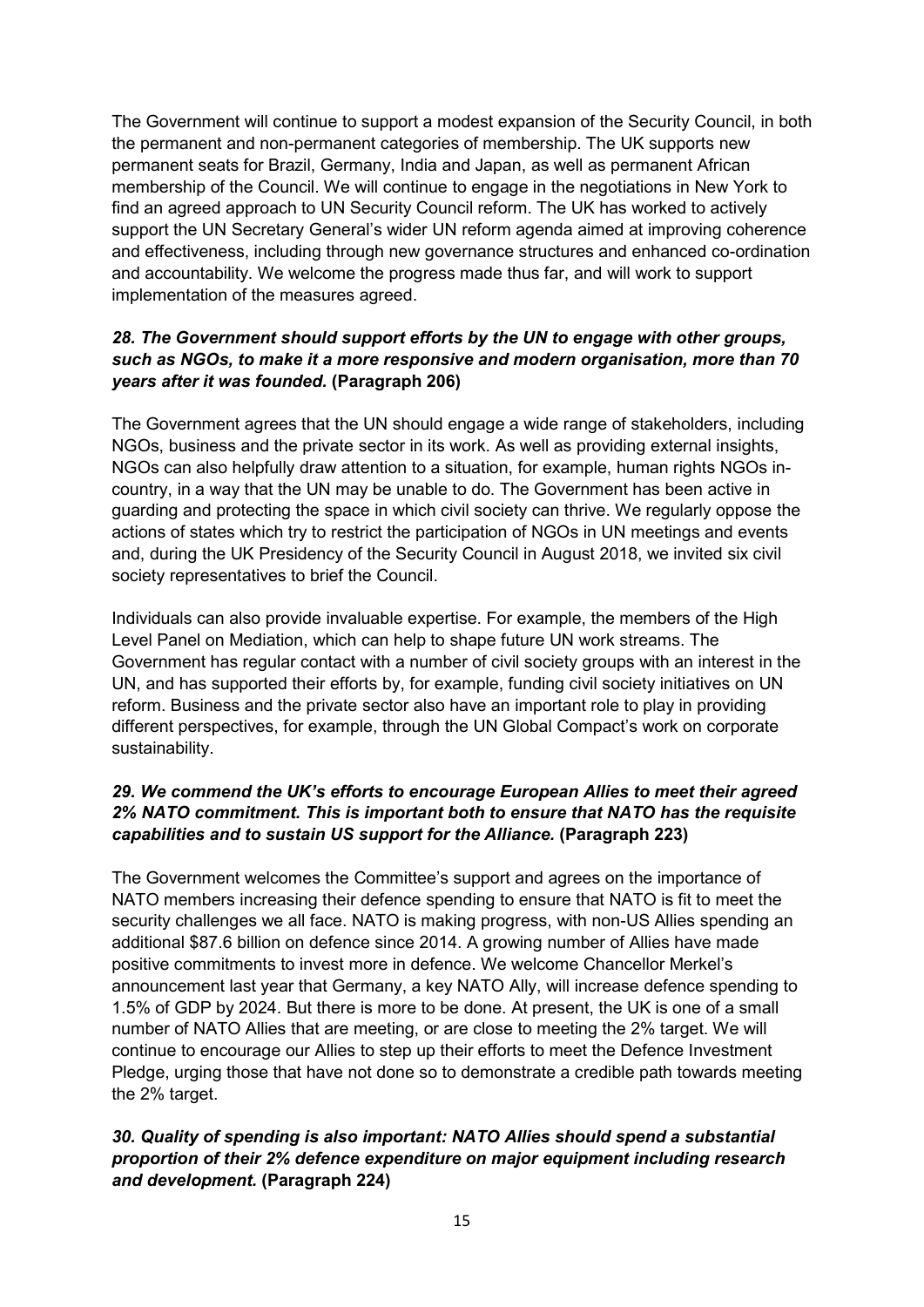The Government agrees with this recommendation. Spending 20% of defence expenditure on major equipment is a key component of NATO's Defence Investment Pledge. This is essential to ensuring that the Alliance has the capabilities it needs to deter and defend against any threat, from across the 360 degrees of NATO's periphery. The UK continues to lead by example, meeting the NATO commitment and investing at least 20% of our defence budget in major equipment.

# 31. The strategic ambiguity of NATO's Article 5 in the context of cyber-attacks provides Allies a degree of flexibility and guards against unwanted escalation. We conclude that amending Article 5 is unnecessary; the Government should oppose any proposals to revise it. (Paragraph 225)

The Government agrees that amending Article 5 is unnecessary. Article 5 gives Allies the flexibility to make a judgement based on specific circumstances, including those involving non-traditional and non-kinetic forms of attack. Invoking Article 5 is for the North Atlantic Council (NAC) to decide on a case-by-case basis.

At the Wales Summit in 2014, NATO agreed that cyber defence is part of the Alliance's core task of collective defence. Allies also agreed that they could invoke Article 5 in response to a cyber-attack that threatened national and Euro-Atlantic prosperity, security, and stability on a case-by-case basis. In 2016, Allies also agreed to make cyber a domain of operations as NATO must be able to operate as effectively in cyberspace as we do in the air, on land, and at sea.

The UK continues to drive efforts in NATO to strengthen NATO and Allies' ability to deter and defend against cyber threats. We were the first Ally to offer our offensive cyber capabilities to the Alliance, with others subsequently following suit. Following UK leadership, Allies endorsed a mechanism to incorporate sovereign offensive cyber capabilities into Alliance operations and missions at the NATO Summit in July 2018. Allies also agreed to create a NATO Cyberspace Operations Centre, and we are encouraging NATO to think about malicious cyber activities that fall below the threshold of the use of force.

# 32. Maintaining the World Trade Organisation and the Bretton Woods institutions, and developing the rules of international trade and finance, will become even more important to the UK after it leaves the EU. This will be necessary to prevent trade anarchy, leading to worse things—as was the hideous story of the 1930s. (Paragraph 238)

### 33. The US Administration's unilateral approach to trade is a major concern. The Government must do all it can to uphold the functioning of the WTO. It should consider with like-minded countries ways of circumventing the US blockage on appointments to the WTO's dispute settlement mechanisms. (Paragraph 239)

The Government agrees with the Committee on the importance of the rules based economic system in promoting international standards to maintain fair and open markets. The Government strongly supports the rules-based international trading system, with the WTO at its centre. At the G20 Leaders' Summit in Buenos Aires in December, the Prime Minister called for urgent and ambitious reform of the WTO. We welcome the agreement at the Summit to support the necessary reform of the WTO to improve its functioning. Leaders will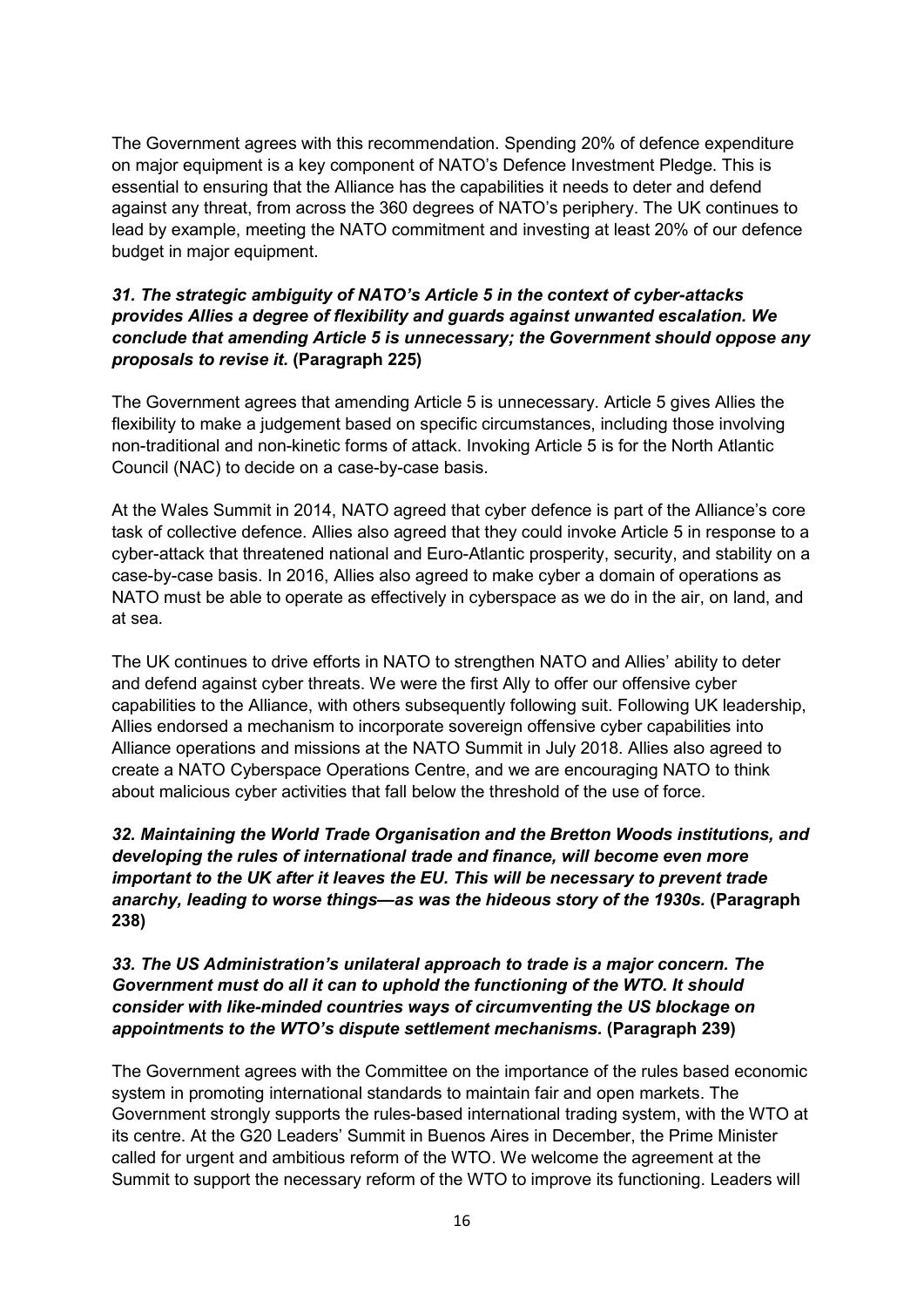review progress at the next G20 Summit in Japan in June. The US President has said that he wants the WTO to modernise. Recent EU-US talks included an agreement to co-operate on WTO reform. We look forward to meaningful discussions with the US and other WTO partners on this issue. On the WTO Dispute Settlement System, the UK continues to work closely through the EU with other WTO members, including the US, to find solutions to the blockage of member appointments to the system's appeals body.

The Government shares many of the US' concerns about China's industrial strategy, investment practices, restrictions on foreign direct investment, technology licensing and a range of administrative regulations and informal practices which create challenges for foreign businesses. But we believe any action must be WTO compliant, and see dialogue and international cooperation, not unilateral action, as the right means to address these issues. Our priority is to ensure that trade is fair as well as free. We will continue to work with our trade partners, including the US, China and as part of the EU, to address the underlying concerns and seek multilateral co-operation on issues like intellectual property and global overcapacity in steel and aluminium. We will also use our voice in the WTO as a champion for trade for development, not only because it is the right thing to do, but also because developing countries (which make up two thirds of WTO membership) will be important allies and trading partners of the future.

# 34. We welcome the UK's engagement with new international institutions such as the Asian Infrastructure Investment Bank. The UK should use its membership to seek to shape the lending terms and governance of these bodies. (Paragraph 256)

The Government agrees with the Committee. As a founding member of the Asian Infrastructure Investment Bank (AIIB), the UK has been able to influence and ensure that the AIIB adopts global standards and best international practices, for example in their policies on transparency, procurement, complaints, risk and the environment. We will continue to use our position on the AIIB Board of Directors to shape the development of this institution.

## 35. The Government should also follow closely the development of other regional groupings—such as the Shanghai Cooperation Organisation. We echo Lord Hague's view that participation in new organisations could be very valuable, and we highlight the potential of the Comprehensive and Progressive Agreement for Trans-Pacific Partnership, the Common Market for Eastern and Southern Africa, the Regional Comprehensive Economic Partnership, and the Pacific Alliance. (Paragraph 257)

The Government agrees with the recommendation and closely follows the development of regional groupings. It has previously engaged with the Shanghai Cooperation Organisation Secretariat through the British Embassy in Beijing.

As outlined in the Government's White Paper on the future relationship with the EU, and as the Prime Minister set out to Parliament in July 2018, the UK will potentially seek accession to the Comprehensive and Progressive Agreement for Trans-Pacific Partnership (CPTPP) on terms consistent with the future relationship with the EU, and domestic priorities. By signing the CPTPP, 11 countries – including economies projected to be a major driver of global economic growth over the coming years – have shown their support for free and rules-based trade. The UK, as a liberal and open economy, is committed to these principles and will work with like-minded countries to support them, including through potential accession to this important new agreement, which came into force on 30<sup>th</sup> December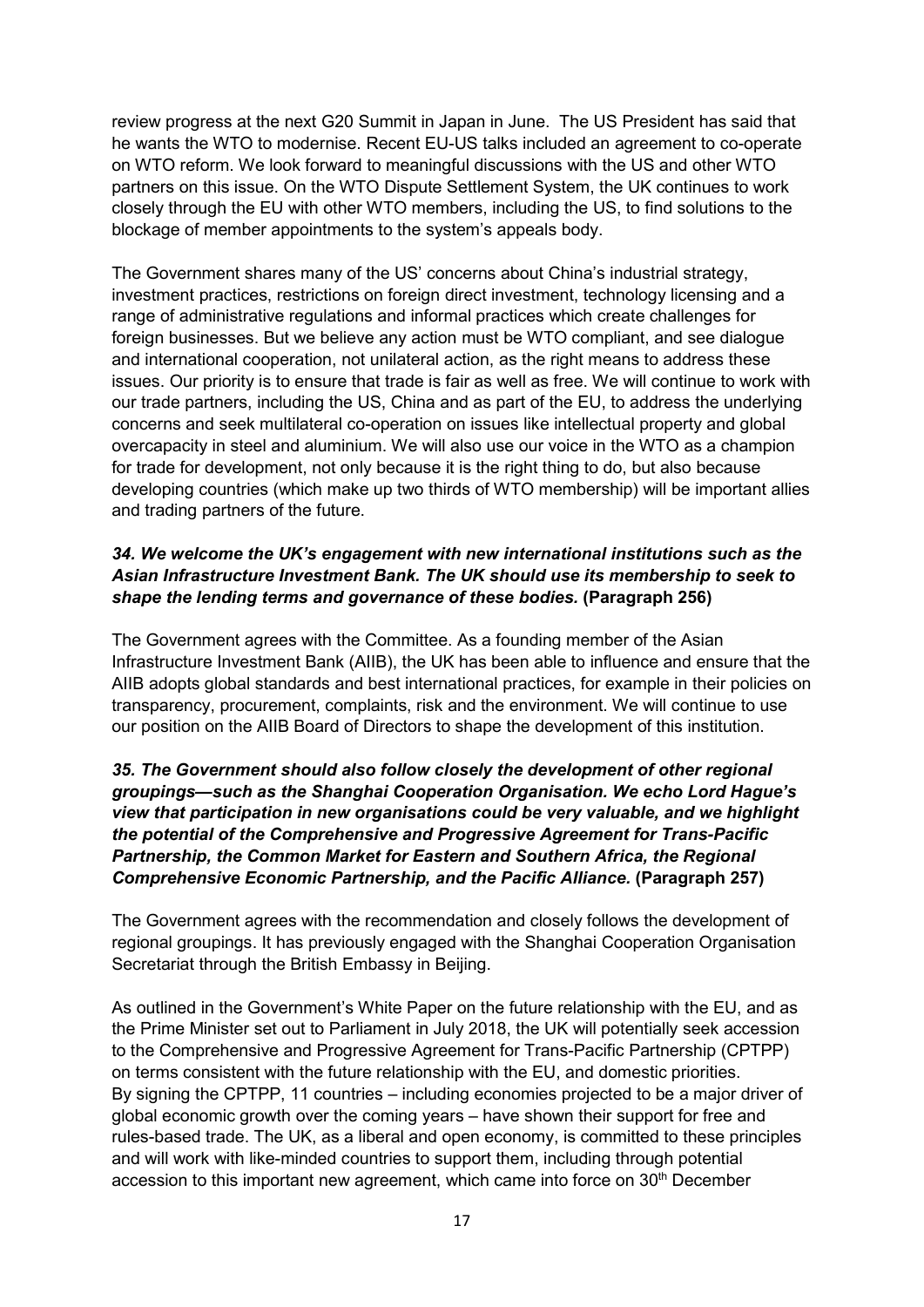2018. CPTPP membership moreover represents an opportunity for the UK to further develop its strong trade presence in the Asia-Pacific region, as well as reducing costs for UK consumers on imports from these markets. 

The public consultation last year sought views on the UK potentially pursuing membership of CPTPP and negotiating bilateral agreements with the US, Australia and New Zealand. While this is our current focus, we remain open to considering all future opportunities as we develop an independent UK trade policy for the first time in 40 years.

## 36. The Government should be willing to develop and work with appropriate networks (such as the UN Global Compact, which supports the global business community in advancing UN goals and values through responsible corporate practices) and groups of countries to find solutions to international challenges. (Paragraph 265)

The Government agrees with the recommendation. The Government is deeply committed to the values of the multilateral system, which is vital for reducing global poverty, promoting stability and prosperity and delivering the Sustainable Development Goals. The UK is one of the largest donors to the multilateral system and our significant relationships with leading multilaterals help ensure collective action on the big, international challenges. Through DFID's £30M Responsible Accountable Transparent Enterprise programme we are supporting a number of organisations working with businesses to promote the Global Goals. This includes the UN Global Compact, whom we provide core annual funding to, and whose "Decent Work platform", which aims to help deliver SDG 8, we co-sponsor. DFID works with other countries bilaterally and through groupings such as G7 and G20 to make sure our combined efforts are as effective as possible in achieving the SDGs by 2030. As part of the UK's Voluntary National Review of the Sustainable Development Goals, DFID is working closely with partners including both civil society and businesses across the country. We meet regularly with the UN Global Compact and have spoken at several of their Sustainable Development Goal roadshows.

### 37. Contacts and engagement between civil society groups and individuals have the ability to generate enduring connections and activities across borders. The Commonwealth network, based on increasingly close links at all levels of society, may prove remarkably well adapted to the modern age of connectivity. (Paragraph 266)

The Government agrees on the significant added value of the Commonwealth as a global network in the modern age of connectivity, including in promoting the rules based international system. As Chair-in-Office, our approach is to encourage greater collaboration between its three pillars - its diverse member states, its network of over eighty accredited organisations, and its intergovernmental organisations - to deliver a fairer, more sustainable, more secure and prosperous future, as agreed at the Heads of Government Meeting in London in April 2018.

This includes specific support to Commonwealth professional and civil society organisations, including for example a £4 million project working with the Commonwealth Parliamentary Association and the Westminster Foundation for Democracy to support more inclusive and accountable democracy, and a programme working with a civil society coalition to address discriminatory legislation. While member states' views on some issues may reflect disparate perspectives, we are convening regular Commonwealth groupings of member states in New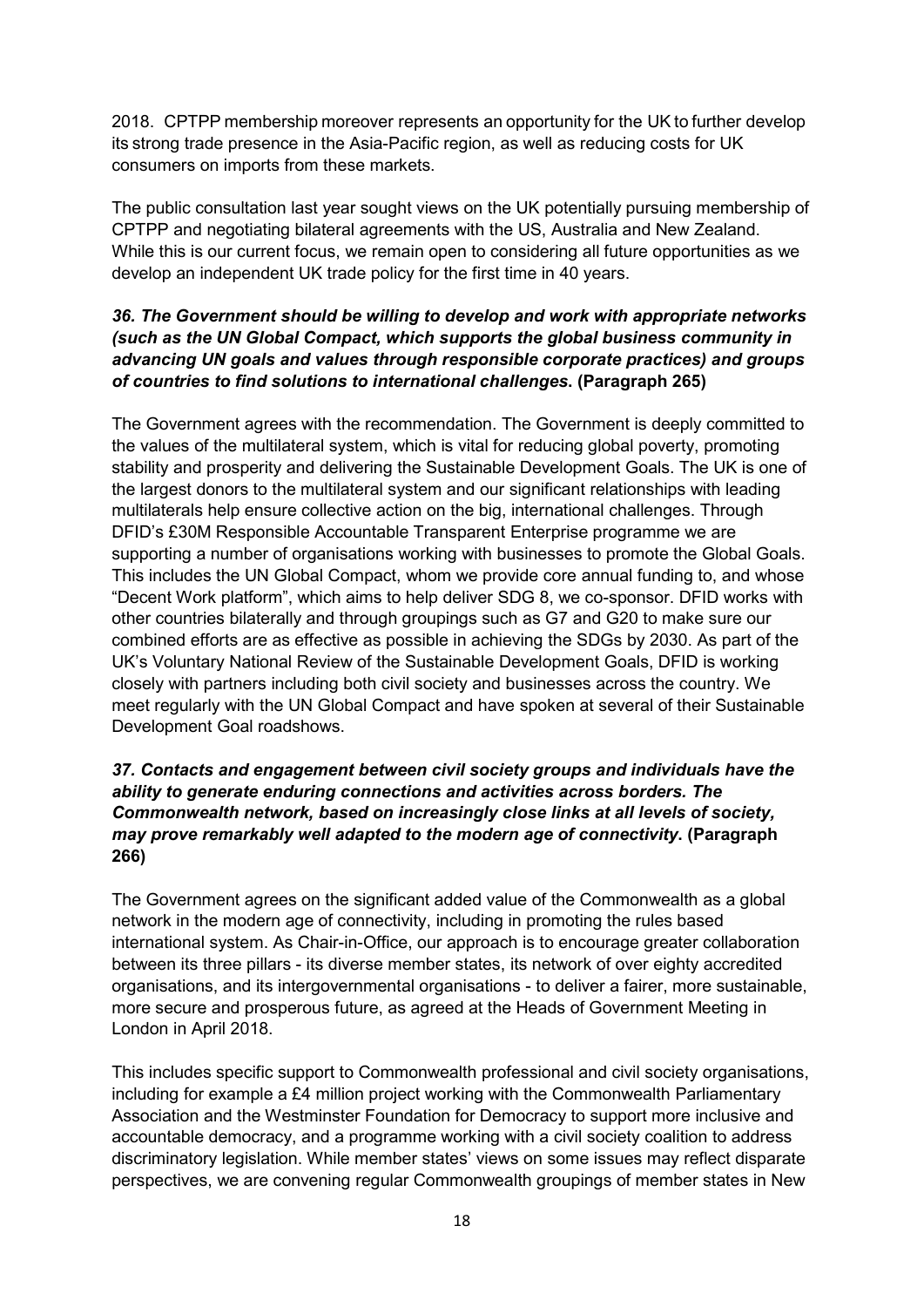York to share information and best practice and build common understanding of trade, human rights and climate change issues. We are also funding technical advisers in the Commonwealth Small States Offices to provide practical advice and expertise in relation to the WTO and the Human Rights Council.

# 38. The rules-based international order in all its manifestations—which is critical to the UK's national interest—is under serious threat from multiple directions. (Paragraph 282)

The Government agrees that the rules based international system (RBIS) is being challenged and, in important cases, its rules flouted. This should not, however, obscure the widespread support, and significant resilience, that the system enjoys based on the value it offers to the global community. This is based on the unparalleled peace and prosperity that the RBIS has delivered since 1945, and the opportunities for co-operation on the widest possible range of issues that it provides to its member states.

39. The policies of major powers—Russia, China and increasingly the United States present considerable challenges to the multilateral institutions that underpin this order. Yet many of the problems facing states, such as climate change, terrorism and migration, are increasingly complex and trans-national. The Government should make the defence of the rules-based international order a central theme of all its bilateral relationships. This is particularly important in the UK's engagement with the US, China, Russia and emerging powers such as India. (Paragraph 283)

The UK has been, and will remain, a leading advocate and defender of the RBIS and its principles of peaceful co-operation to deliver shared security, mutual prosperity and shared values. We regularly discuss how to support, and reinforce, the different aspects of the RBIS with all our international partners, including those with whom we do not always agree. We do this in multilateral negotiations, and through our wider multilateral and bilateral contacts as well as in our outreach to global civil society.

# 40. Pressures on the rules-based international order also come from beyond the state, in the form of technology and protests. The roots of this instability are many, but one is the enormous access to information and spread of opinion caused by communications and connectivity. (Paragraph 284)

The Government agrees that new technology and the enormous rise in connectivity has given people new ways to engage with both governments and international institutions. This allows information and opinions to be shared widely and quickly. Sometimes this is used positively, for example to highlight violations and abuses of human rights; and sometimes negatively, such as the malicious spreading of information designed to cause damage. The UK's policy is to promote and protect the right to freedom of expression, including in the digital sphere.

41. The Government must not lose sight of its core values—particularly the rule of law and respect for international commitments—which are fundamental to the good functioning of a rules-based system for international trade, economics and security. Tension between the UK's commercial interests and its values is likely to occur more frequently in its relationships with authoritarian countries and its pursuit of new trade deals across the world. (Paragraph 285)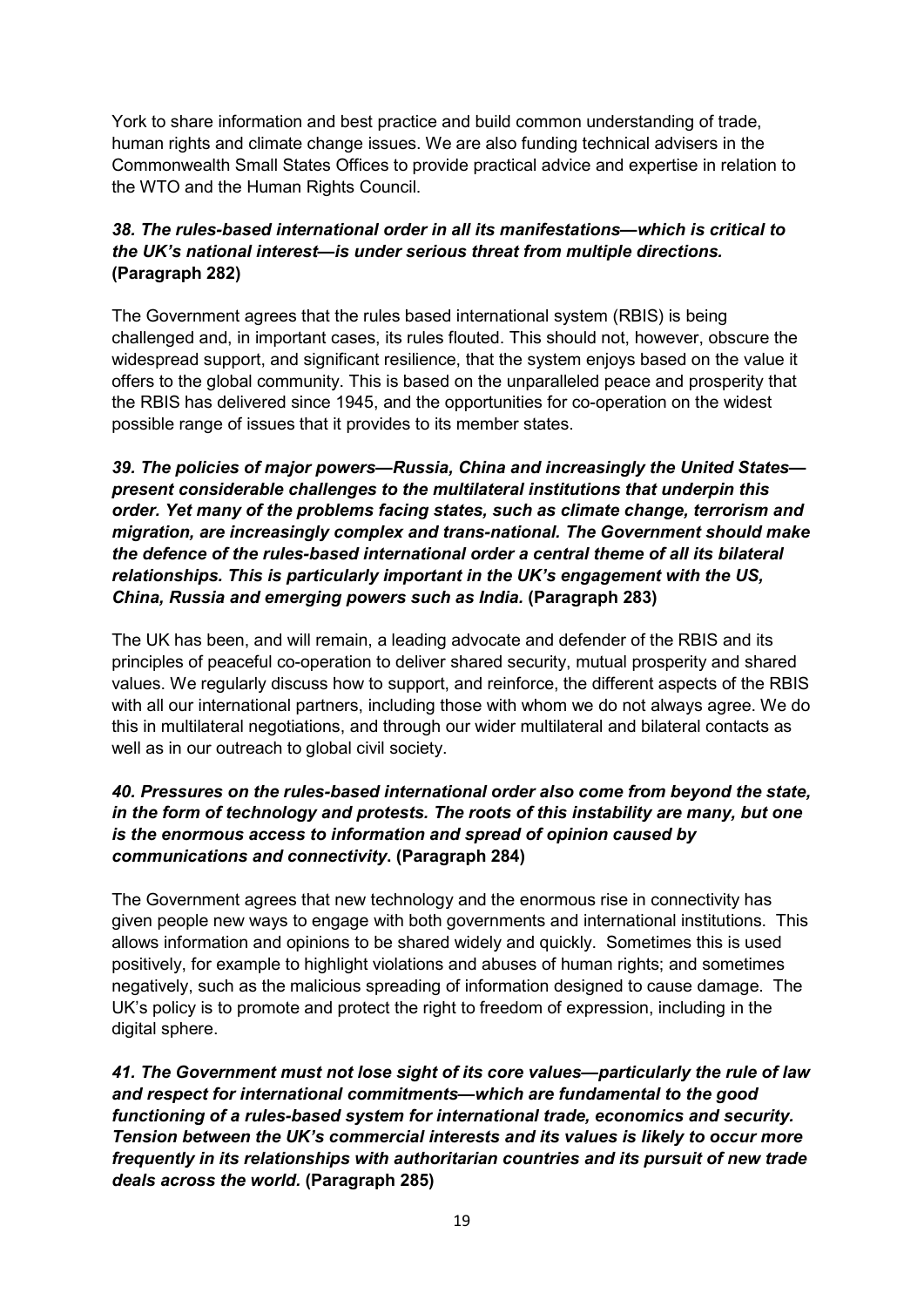The UK has been a strong, and consistent, defender of the rules based order, including rules in areas such as human rights, security and the legal frameworks for trade. We believe that respecting and defending those rules is, and will remain, fundamental to British interests at home and overseas, alongside the pursuit of commercial interests.

# 42. In the context of the US Administration's hostility to multilateralism, the UK will need to work with like-minded nations to move ahead on some global issues without US participation or support, or a changed nature of engagement. But it should always leave the door fully open for the US to join at a later stage. (Paragraph 286)

The Government will always seek close cooperation with the US on a full range of issues. The US is an important ally across the RBIS, including – as the Foreign Secretary highlighted – in efforts to press for reform to make the system more effective. The global nature of the RBIS means that it is right that we work not only with our closest allies including the US, Commonwealth and European partners, but also with the widest possible group of countries with shared interests. In doing so, we strengthen the order by ensuring it remains relevant to the most pressing concerns of the international community.

# 43. The UK should be a vocal champion of reform to international institutions. It should support reforms both to make these institutions more efficient, and to give a greater voice to emerging powers—particularly China and India—to build their support for the rules-based international order. (Paragraph 287)

The Government is fully committed to reform of the UN and other international institutions to ensure that they are performing to the best of their abilities and delivering on their mandates while also offering value for money. The FCO Minister for the Commonwealth and the UN and FCO senior officials have been active in engaging other Foreign Ministers and UN officials on reform and helping to maintain support for the agenda and drive the implementation of reform.

As mentioned in relation to recommendation twenty seven, the Government agrees that others should have a greater voice at the UN and we have long supported a permanent Indian seat on the UN Security Council. The Government welcomes increased engagement in international institutions by a wider range of Member States, including the emerging powers. This must come with increased responsibilities, both moral and financial, to lead by example in terms of abiding by rules and norms and setting standards.

# 44. The Government's branding of Global Britain lacks clarity, and needs more definition to be an effective tool in the practical promotion of the UK's interests overseas. (Paragraph 311)

Global Britain is a signal of the UK's intent to maximise our presence, influence and impact as we leave the EU. Global Britain is not a brand; it is the combination of an overarching vision and the delivery framework for achieving this. Global Britain will focus on realising the opportunities to retain and strengthen our role as a medium sized global power. This means reinvesting in our relationships, championing the rules-based international order, using soft power to project our values and demonstrating that the UK is open, outward facing and confident on the world stage. The UK will lead on issues that matter; be an innovative and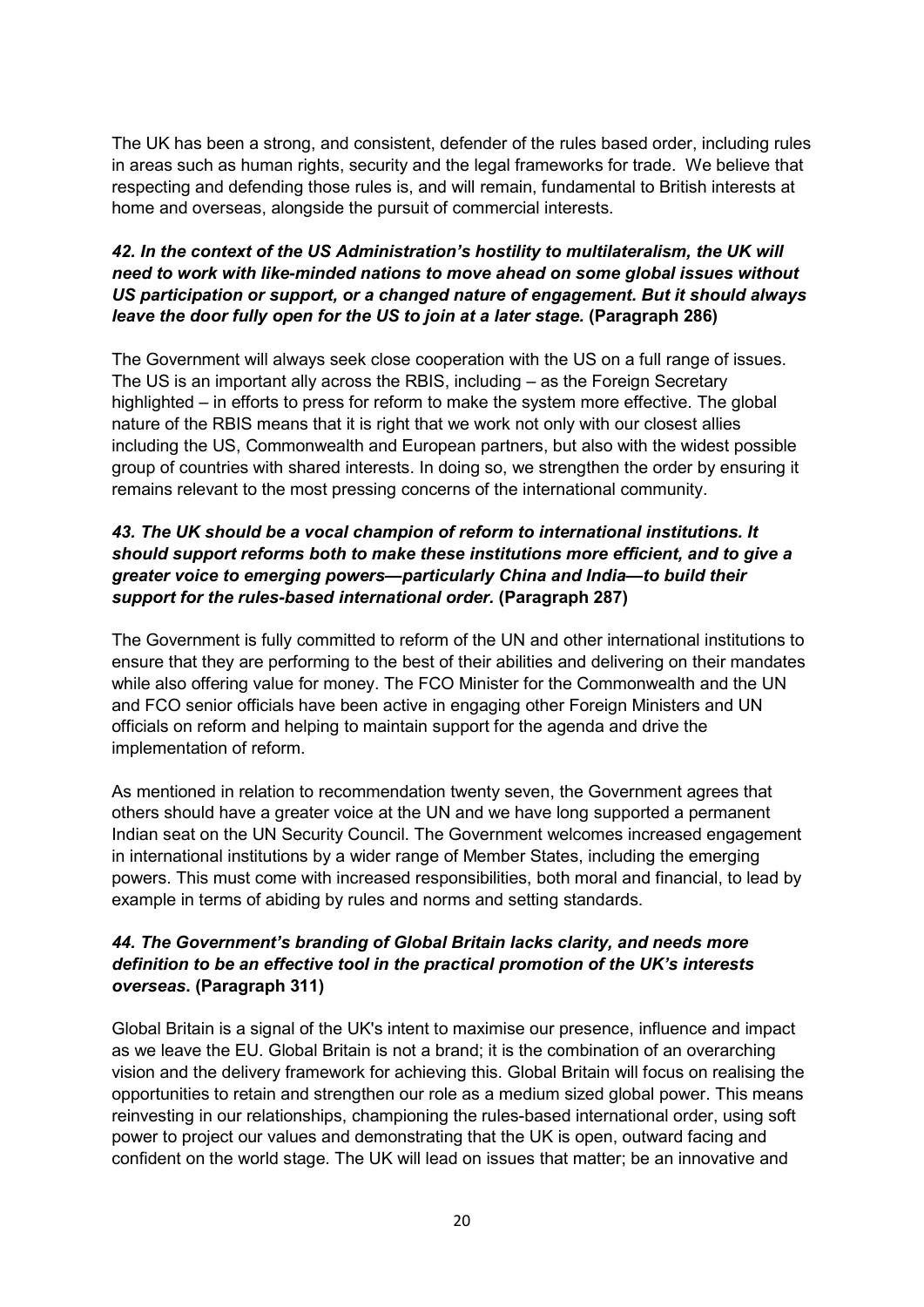inviting economy; and a normative power setting global standards that uphold our values while supporting our security and prosperity objectives.

### 45. The establishment of the National Security Council has had a beneficial effect on the coordination of Britain's external policies. But in the modern world economic issues are inextricably linked to those of national security and international relations. We therefore recommend that the Government should amend the remit of the NSC to include international economic issues. (Paragraph 312)

We agree that economic issues are linked to national security issues. In the SDSR 2015 we emphasised that our economic and national security go hand in hand. Economic security is a core part of the UK's national security agenda. This was further reinforced in the National Security Capability Review, published in March 2018, where the Government committed to using the Fusion Doctrine to integrate economic goals and capabilities throughout national security and identified Economic Security and Trade & Prosperity as a key theme.

The National Security Capability Review also set out a new collective approach to national security – the Fusion Doctrine. The Fusion Doctrine states that in an environment that is more complex and interconnected than ever before, we must be creative and joined-up in our approach and work towards shared objectives. This means that our security, influence and economic tools must be applied across security, influence and economic goals to reinforce one another. Few countries have a blend or balance of tools quite like the UK. We must make the most of this comparative advantage.

46. We welcome efforts by the Government to coordinate better the UK's internationally focused departments and break down siloes. The establishment of the Department for International Trade—and in particular the appointment of nine HM Trade Commissioners—has run counter to this initiative: it has further fragmented international policy and undermined the role of the FCO. We are concerned that this restructure may have undermined the support available to UK businesses seeking to trade internationally. A similar concern applies to the Department for International Development and the Home Office both of which need to take account of the Foreign and Commonwealth Office's priorities in their work. (Paragraph 313)

We do not agree with this assessment. The Foreign and Commonwealth Office collaborates closely with the Department for International Trade, Department for International Development and the Home Office, as well as numerous other parts of government on a wide range of issues.

In British embassies and other overseas missions the Government pursues a 'One HMG' model whereby several government departments are typically present and working in close alignment, with Her Majesty's Ambassador responsible for overall leadership of the post. The nine HM Trade Commissioners represent an addition of commercial leadership and expertise into this structure, giving a clear focal point at a senior level to trade issues in overseas posts.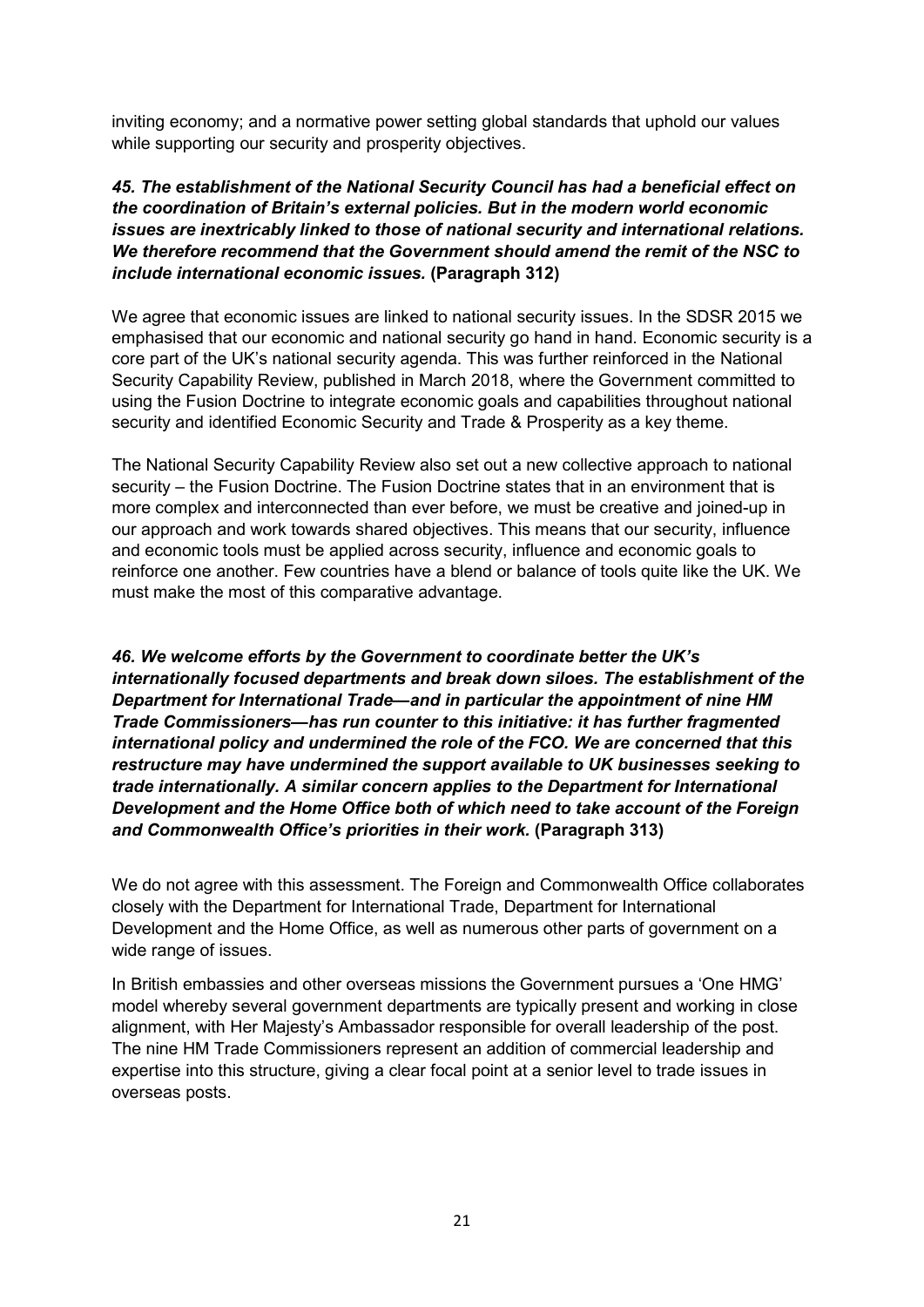In the UK, there is continual engagement between departments on international policy, while the National Security Council structure provides a forum where effort can be aligned and tensions between governmental priorities resolved at the highest level of government.

Moreover, the Department for International Trade has championed working in a joined-up way across government departments, as evidenced by its active support of and contribution to the Industrial Strategy, and in its delivery of the Export Strategy. Together, these are creating an effective, coordinated approach to international trade and trading partners.

# 47. In particular, the Government should consider the concerns of its international partners when developing its new immigration policy, and take account of the impact of its approach to visas on the pursuit of its foreign policy goals. (Paragraph 314)

The Government has recently published its White Paper on the UK's future skills-based immigration system, which sets out proposals for a global, skills-based immigration system with user and business friendly visa arrangements. The Government does consider the impact on bilateral relationships and foreign policy objectives in determining the approach to visas and in developing its new immigration policy. This is because the approach to visas can be one of the issues that is raised most frequently and strongly by our international partners and where we need to balance the concerns of our international partners with other policy objectives. The FCO plays a role in providing advice on the likely impact of visa and immigration policy on our pursuit of foreign policy goals, based on insights from our overseas network and engagement with international partners. The FCO, working with the Home Office, has agreed to survey the overseas network to establish the extent and nature of concerns.

#### 48. The UK should step up its engagement with international organisations of all sizes. It should seek to exercise its membership (and observer status) of global and regional institutions, to demonstrate and reinforce the value of multilateral cooperation between states. This means putting more effort and resources into both existing and new organisations. (Paragraph 321)

The Government has increased the UK's commitment to international organisations by increasing resources in our key multilateral posts, including New York (UN), Geneva (UN), Addis Abba (African Union), and a new ASEAN mission in Jakarta. We have recommitted ourselves to UNESCO and are pursuing potential membership of other, non-traditional organisations which will help to increase the UK's international reach as well as its engagement with an ever-increasing number of international partners. We will continue to consider how we can increase the impact of our engagement with existing and new organisations.

### 49. To maintain its influence and leadership on global issues, the UK needs a more agile, creative and entrepreneurial approach to foreign policy. It has an opportunity to demonstrate its value to old allies—such as the US—and other partners—such as India—by harnessing niche areas of UK expertise, such as cyber security and business and human rights. (Paragraph 322)

The Foreign and Commonwealth Office's Diplomacy 20:20 change programme underpins all the department's activity, ensuring that the FCO builds and expands into a more expert and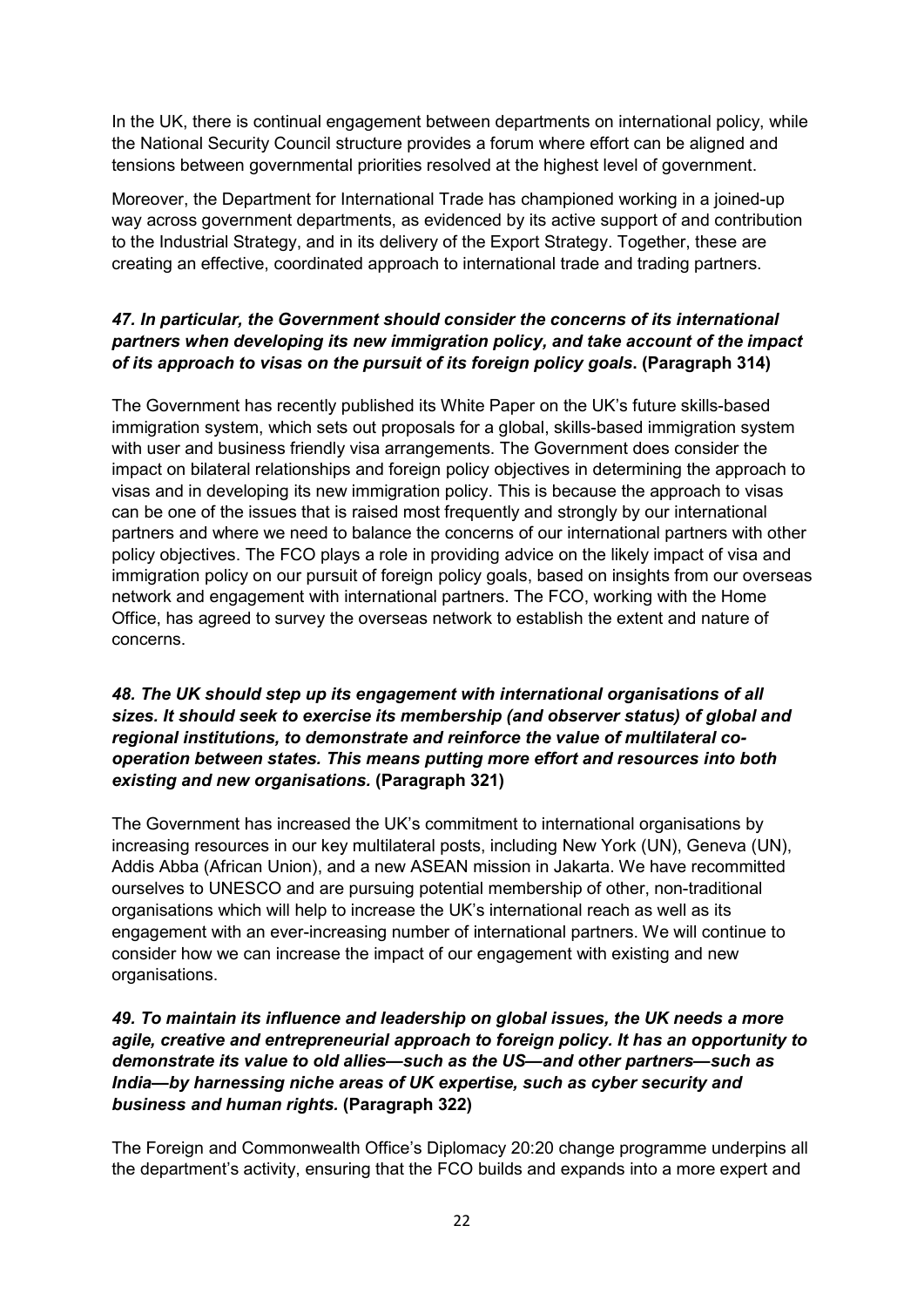agile organisation, supported by a world class platform. The UK is a trusted and respected regulator, and the home of many key global standard setting organisations. In the face of rapidly changing new technologies, systems and business models it is important that we further develop UK capacity to play a prominent normative role shaping rules and standards. We will build on our historic convening role in this area leading the way on regulatory alignment and demonstrating our expertise in bilateral dialogues and in multilateral groupings such as the OECD, WTO, G20 and the International Financial Institutions. Meanwhile we will continue to develop our regulatory environment, to ensure the UK remains a top world-class destination for businesses and investors.

The UK harnesses areas of particular expertise to create world leading initiatives such as the active cyber defence initiative, previously referenced in our response to recommendation 21, which uses automation to reduce some of the most common weaknesses in cyber security defences. Our influencing power also aids us in delivering on issues that uphold core UK values which matter to the global public. This includes the campaign for media freedom announced by the Foreign Secretary which will involve a major conference later this year. We are also building expertise through the Diplomatic Academy, for example the new international trade faculty for Trade Commissioners and Trade Diplomacy policy officers and a refocus on improving languages. [Para 49]

50. Witnesses urged, and we agree, that the UK needs to be more active diplomatically to maintain its relevance in a world where power is becoming more diffuse, challenges are increasingly transnational and its longstanding ally—the US is less aligned with its priorities. (Paragraph 330)

51. The Government must invest more in the UK's global diplomatic presence. To fulfil its responsibilities as a permanent member of the UN Security Council, the UK should have a presence in every country. We therefore welcome the Foreign Secretary's recent commitment to open additional UK missions. (Paragraph 331)

52. Increased resources for diplomacy are urgently needed. The Government should reverse cuts to the FCO's budget, in recognition that a relatively modest uplift in funding would help to ensure the UK is able to deal with a more fluid and unstable geopolitical environment. The Government's formal spending commitments for development and defence are public statements of the UK's willingness to be present in capability, not just in name, and they should be matched with a commitment on funding for the new and far more intensive type of diplomacy needed worldwide to fulfil the UK's duties. (Paragraph 345)

In a shifting world order where international policy making occurs in an increasingly unstable environment, the Government agrees that it is vital the Foreign and Commonwealth Office receives sufficient resource to fund an ambitious diplomatic agenda.

New investment in the FCO's global network alongside a tech overhaul and our Corporate Capability Programme is creating a modern, efficient and agile FCO that champions UK interests and delivers an outward facing Global Britain to even more countries across the world. By the end of 2020, the network will gain over 1000 new positions alongside the opening of 14 new missions over the same period. This will extend the UK's reach and impact with sovereign missions in 161 countries, more than any other European country.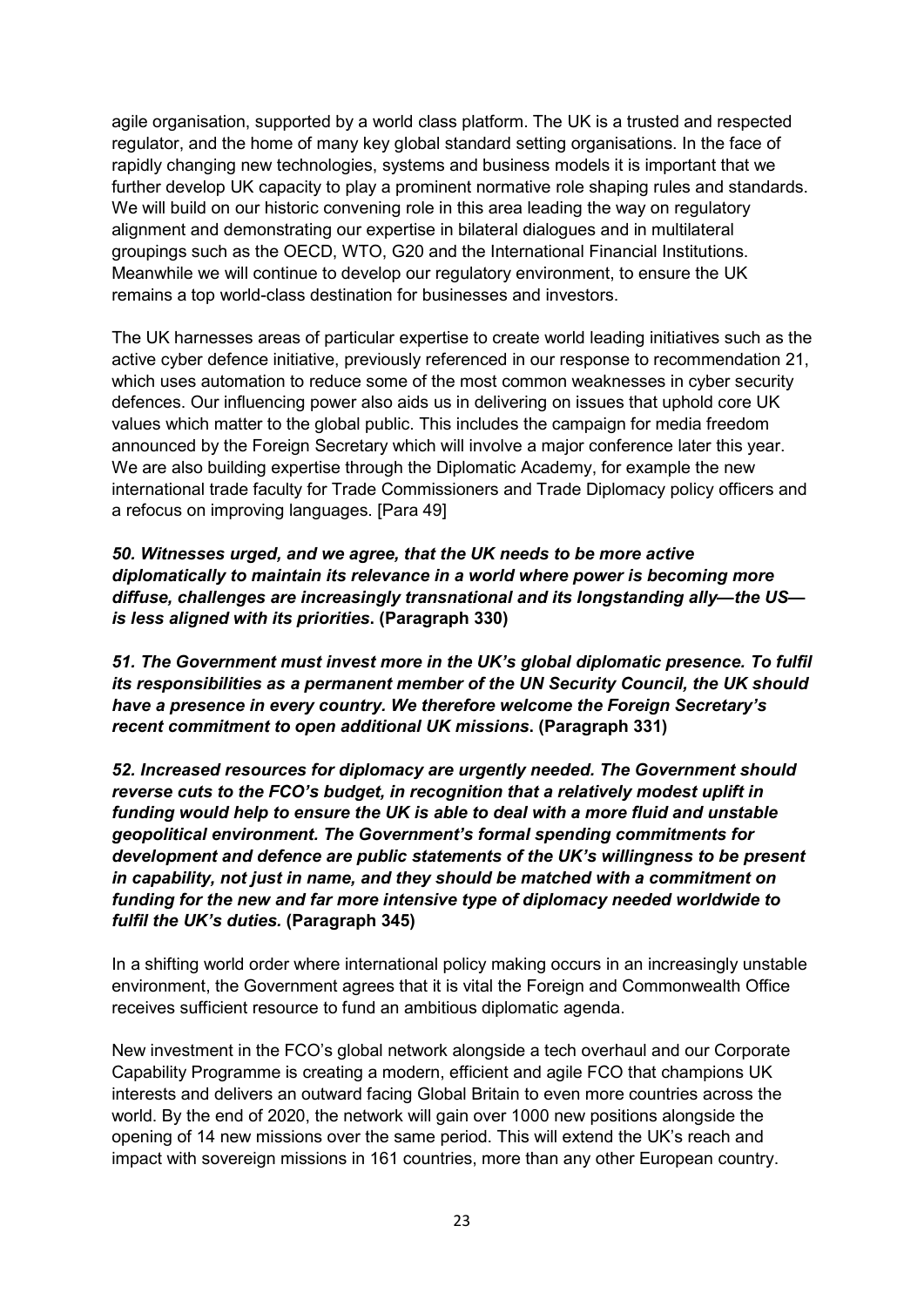The broadening of the network and deepening of core political capability in existing posts will greatly enhance our ability to engage key countries and institutions, promote UK interests and contribute to global security and prosperity. For example new roles focused on digital and cyber issues in Beijing, Tokyo, Geneva and San Francisco will help us to remain ahead of the curve on matters related to global governance of rapidly evolving technologies, including in the field of Artificial Intelligence.

The 2018 National Security Capability Review launched the Fusion Doctrine which entails effective cross-departmental coordination and cooperation, to use the full range of assets and expertise across government more effectively.

53. We support the Government's commitment to spend 0.7% of Gross National Income on overseas development—which sustains and amplifies the UK's influence in many international organisations, including the UN—and ongoing fulfilment of its commitment to spend 2% of Gross Domestic Product on defence. (Paragraph 346)

54. But it is not just quantity that is important: the quality of development and defence spending also matters. The focus of the UK's development spending should now take account of the UK's old friends and new partners. In considering the defence budget, the size of the military does not necessarily determine the effectiveness of its foreign policy. (Paragraph 347)

We agree with this recommendation. Successive governments have made structural changes to ensure our diplomatic, defence, and development levers are working together to help tackle the global challenges of our time and also deliver value for money for the UK taxpayer. The 2010 National Security Strategy set out how the UK would deploy its worldclass development programme to help improve security and the 2010 Strategic Defence and Security Review (SDSR) committed to use 30% of the ODA budget to support fragile and conflict-affected states. The 2015 International Development Act enshrined in to law the government's commitment to spend 0.7% of Gross National Income (GNI) on ODA and the 2015 UK Aid Strategy committed to ensure that our aid is targeted to deliver more effectively for the world's poorest and for the UK national interest. The 2018 National Security Capability Review took this further and explicitly linked development and national security.

The Prime Minister set out an ambitious new approach in her speech in Cape Town in August last year. The UK will put development at the heart of our international agenda, building co-operation across the world in support of the rules-based system. She made clear that acting in the national interest and doing global good was not a binary choice and she also signaled a new partnership between the UK and Africa. HMG will work together to implement this vision drawing on the different skills, expertise and experience we have across Government, including in the FCO, DFID and MOD.

55. Language skills are essential for the effective conduct of diplomacy and export growth. We welcome the Government's commitment to increasing the number of languages taught at the Foreign and Commonwealth Office's Language School, but regret that it is unwilling to carry out an audit of language skills across Whitehall, and urge it to reconsider. Moreover, given the importance and interconnectedness of language skills and policy across so many government departments, including the Foreign and Commonwealth Office, the Ministry of Defence, the Department for International Trade, the Department for Business, Energy and Industrial Strategy and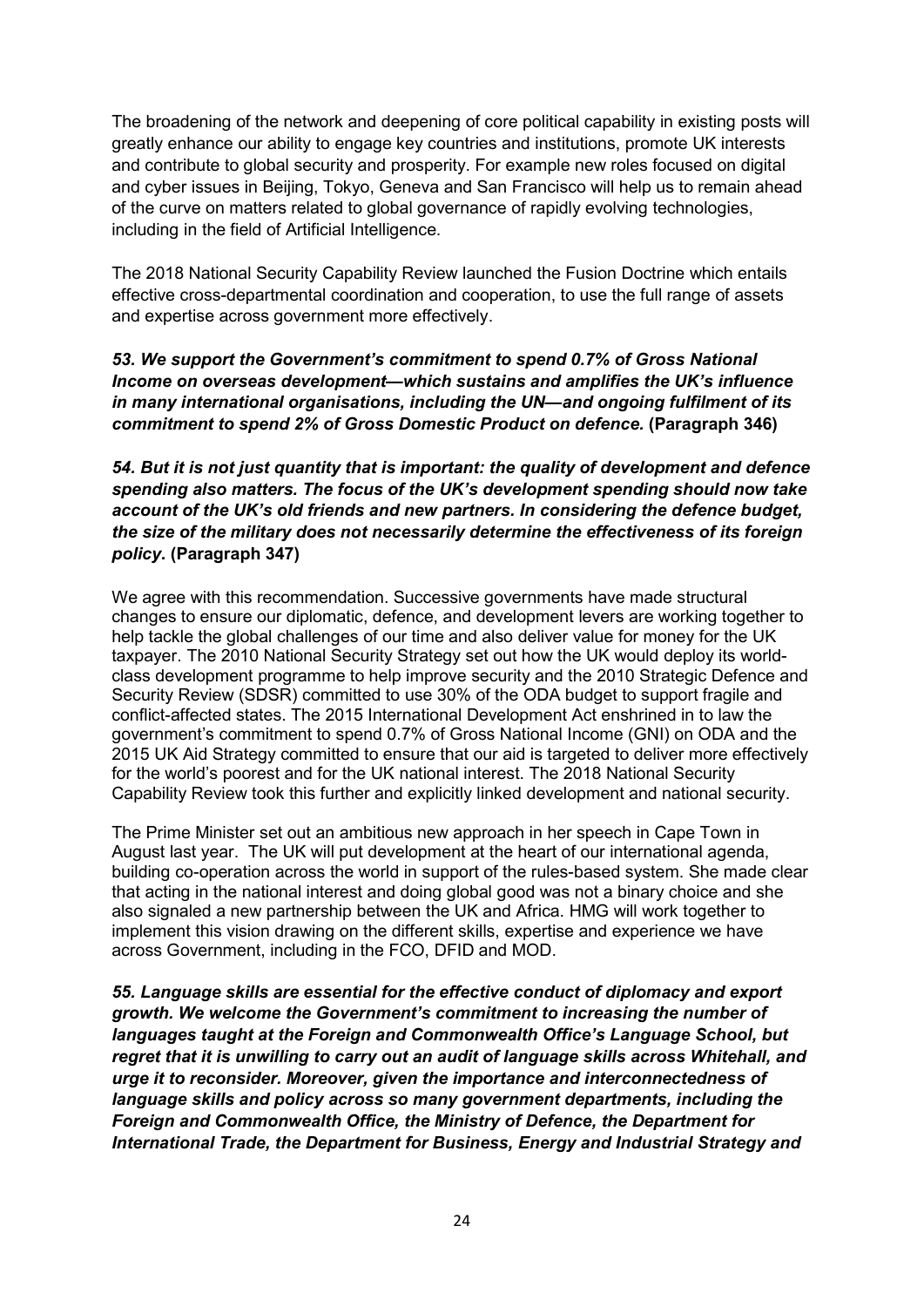#### the Department for Education, we recommend that the Government act more effectively to co-ordinate language strategy across government. (Paragraph 354)

We agree on the need for a more co-ordinated language strategy across government. The Foreign and Commonwealth Office and is working with other government departments such as the MoD, DfID and GCHQ, including through the cross-Whitehall Languages Group, to encourage more strategic and operational coordination. Caroline Wilson, FCO Europe Director, has been appointed as cross Whitehall Languages Champion and is working with academia and other government departments to raise languages up the cross-Whitehall agenda.

With regard to a language skills audit, we would be happy to provide the Committee with data on numbers of FCO officers who have FCO exam passes across all languages. The rollout of the FCO's new integrated Finance and HR system, Atlas, will enable us to audit skills across the FCO, including those which are self-declared (e.g. native speakers or officers who have acquired a language through informal routes). Currently, the FCO considers that it should be possible to complete a full skills audit by the end of 2020. A cross-Whitehall audit would require agreement by all relevant Departments. Such an audit could be worth considering as part of future cross-Whitehall work, especially in the context of the Cabinet Office's work to identify skills needed for civil servants following the UK's exit from the EU, but it would not be for the FCO to lead.

# 56. The Government should do more to encourage universities to restore modern foreign language degree courses, in order to ensure that the UK is producing a sufficient number of linguists to meet the country's foreign and trade policy needs. (Paragraph 355)

Higher Education provision is devolved in the UK. In England, we agree that learning foreign languages is important to providing a sufficient number of linguists to meet the country's foreign and trade policy needs. We believe that building the skills and demand for degree courses starts in schools. That is why we are taking a number of steps to support schools in encouraging uptake of language qualifications. We are supporting schools to increase languages take up through the £10 million Mandarin Excellence Programme and through a £4.8m modern foreign languages pedagogy pilot programme, which will improve uptake and attainment in languages at Key Stages 3 to 4, particularly for disadvantaged pupils.

We also introduced the EBacc performance measure in 2010 to halt the decline in the number of pupils taking GCSEs in the core academic subjects. The reformed National Curriculum now makes it compulsory for pupils in maintained schools to be taught a foreign language in Key Stage 2. On 3 December 2018, a leaflet was published on gov.uk aimed at parents who will be supporting their children as they make their choices for the GCSEs. The leaflet explains the benefits of taking the EBacc, which includes languages.

57. UK universities are a national industry of global importance, and a significant source of soft power. The Government's inclusion of students in its immigration target is wrong and deleterious both to the UK's international image and its ability to build a relationship with future leaders. We urge the Government to remove international students from its migration target, and to cease treating full-time undergraduate and postgraduate students as economic migrants for public policy purposes. (Paragraph 369)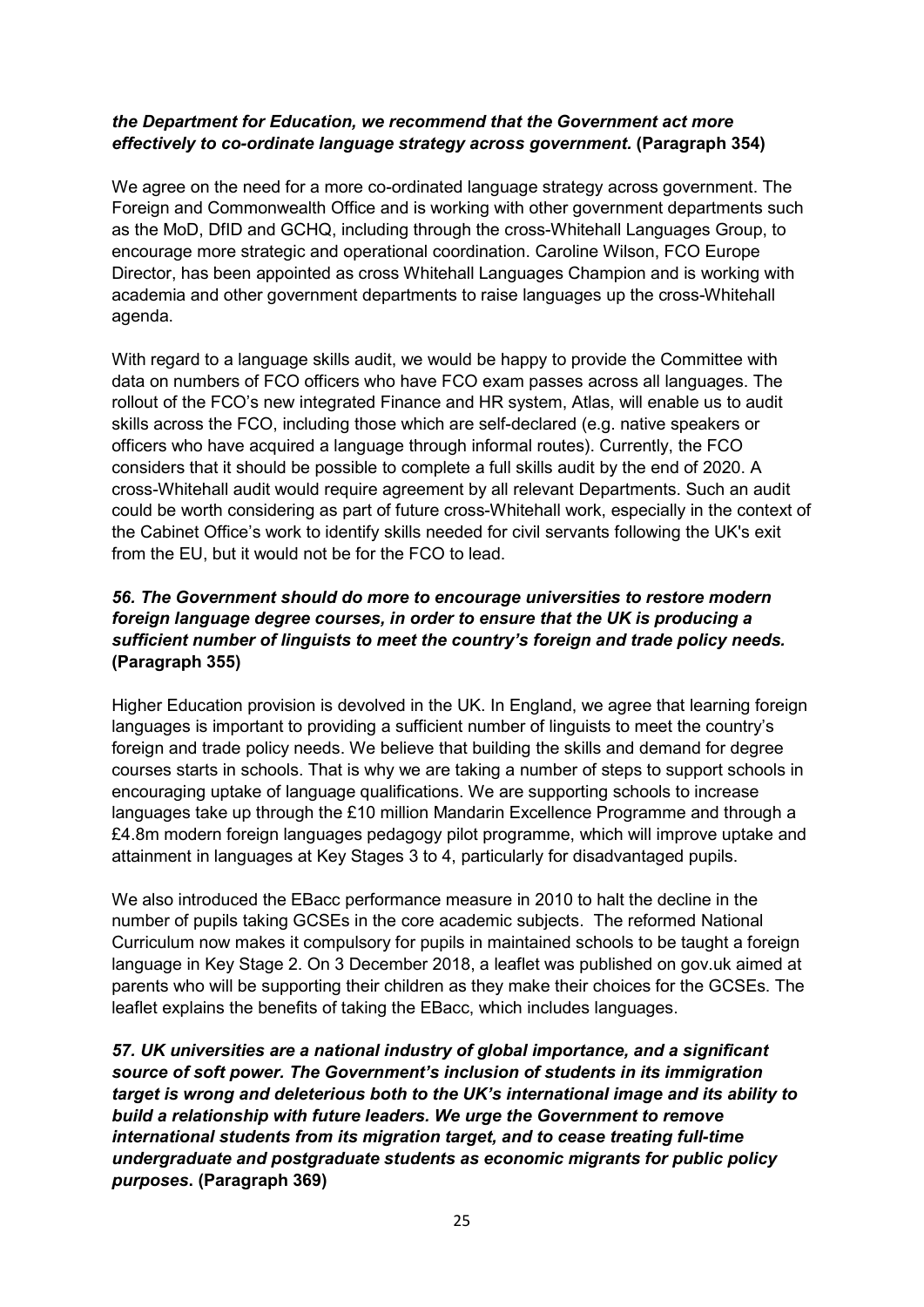Net Migration statistics are produced by the independent Office for National Statistics, who follow international best practice by including students. The statistics include students, as international students who stay for longer than 12 months, like other migrants, have an impact on communities, infrastructure and services while they are here. In its recent report on International Students in the UK, the Migration Advisory Committee

recommended that international students should not be removed from the net migration statistics and the Government has accepted this recommendation.

### 58. The UK has strong soft-power assets, but the Government must support and invest in them. This means not only the British Council, the BBC World Service and scholarship programmes but also training, skills, the professions, culture, legal activity and the creative industries. In this regard we welcome the Government's decision to develop a UK soft power strategy and the creation of a clearly identified soft power strategy team in the Foreign and Commonwealth Office. (Paragraph 370)

The Government agrees with the Committee regarding the importance of UK soft power, and with the importance attached by the Committee to the work of the British Council, BBC World Service and to scholarship programmes as key contributors to our soft power, though agree too that soft power must be looked at in a much broader sense, encompassing the UK's values, culture and international behaviour. We are pleased with the welcome given to the Government's decision to develop a UK soft power strategy.

# 59. We believe the Government should further expand the main overseas scholarship programmes (Chevening, Commonwealth and Marshall) and also the British Council's Future Leaders Connect programme. (Paragraph 371)

Our international scholarship programmes are world class and support the development of deep and meaningful relationships with leaders all over the world. We continue to seek opportunities to maximise the value we get from our programmes and support wider priorities. In August last year The Prime Minister announced an uplift of £2.7M in funding for Chevening to offer up to an extra 100 places across Sub Saharan Africa to support the UKs renewed commitment in the region. The Commonwealth Scholarship Commission in the UK (CSC) awards scholarships and fellowships to Commonwealth citizens for postgraduate study and professional development. The UK Government agreed £82m of support to deliver 2,500 new awards over 2018/19 - 2020/21. There will be 770 new awards in 2018/19 and support for 950 students who are continuing their studies. As outlined in our response to recommendation two, we are currently undertaking a Tailored Review of the Marshall programme which will make recommendations on how we maximise the value we get from the programme and ensure its long terms success. We will report back to Parliament on the outcome of the Review in due course.

# 60. The best way for the UK to deter cyber-attacks is to develop its own offensive cyber capabilities, and make clear its ability and willingness to respond. We welcome the Government's relative openness in this area, and encourage it further to clarify its thinking in this respect. (Paragraph 387)

The National Security Strategy 2015 affirmed the UK's commitment to "use the full spectrum of our capabilities – armed force including, ultimately, our nuclear deterrent, diplomacy, law enforcement, economic policy, offensive cyber and covert means – to deter adversaries and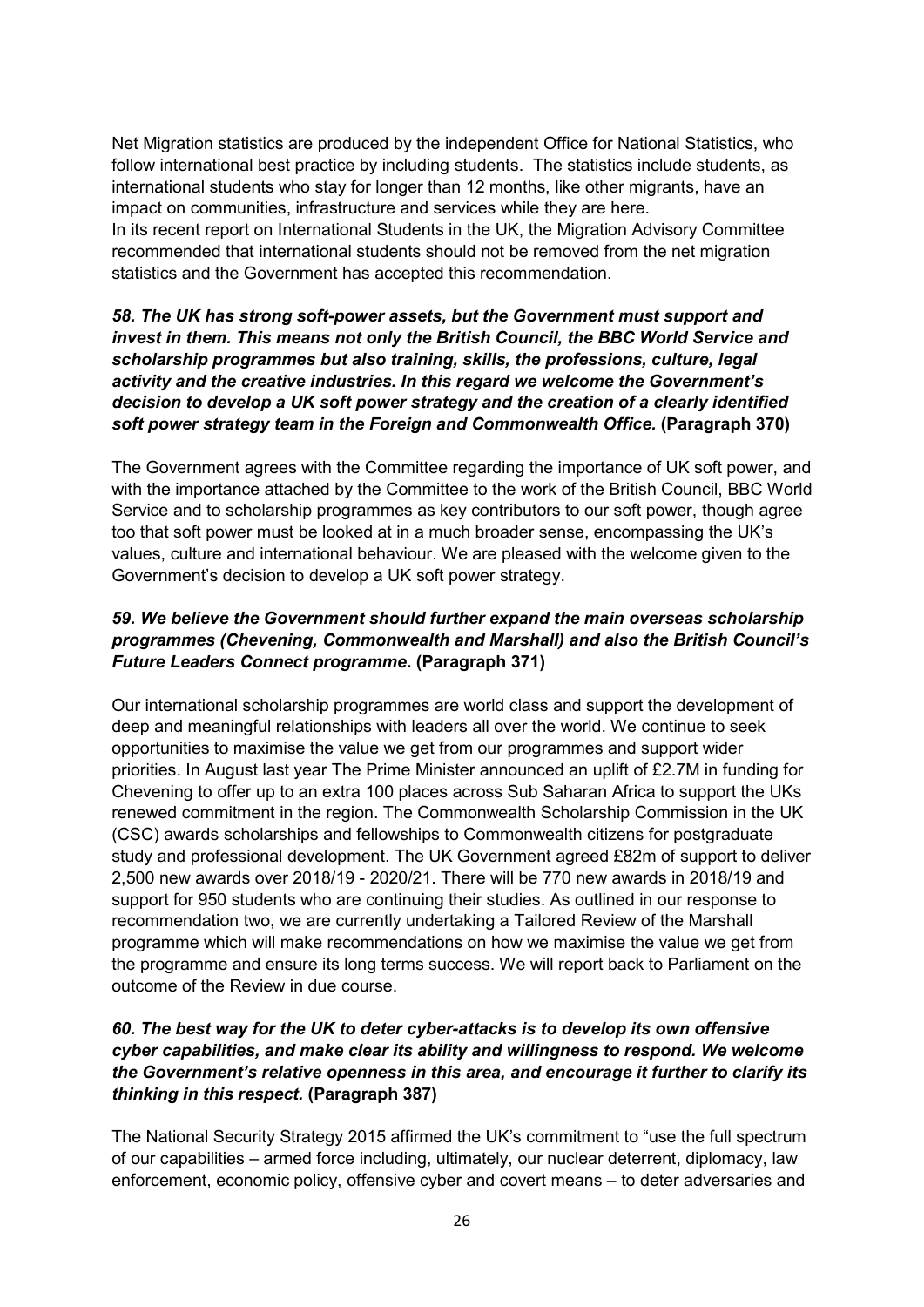deny them opportunities to attack us." The UK avowed that it has offensive cyber capabilities in November 2015 and we would use offensive cyber at a time and place of our choosing in accordance with national and international law.

A key element of deterrence is preventing cyber incidents in the first place thereby achieving deterrence by denial. The vast majority of cyber incidents can be prevented with good, basic cyber security measures, so the National Cyber Security Programme also focuses on developing the cyber security building blocks of awareness, skills and expertise across the UK in order to evidence our commitment to a strong cybersecurity posture.

## 61. We recommend that the Government should designate a Minister with responsibility for cyber issues across government, who would attend the National Security Council. (Paragraph 388)

The Chancellor of the Duchy of Lancaster and Minister for the Cabinet Office has responsibility for overseeing cross-Government coordination on national security priorities, including the National Cyber Security Strategy and its associated programme. The Minister attends the National Security Council.

## 62. Countering propaganda is an increasingly important, but challenging, task in an increasingly digital environment where misinformation can be spread widely and instantaneously. In the new digital environment, disinformation campaigns and propaganda have become major instruments of international disruption. The UK has played a leading role in countering these false narratives, but the Government must also accept that there is more to be done to counter these threats. (Paragraph 389)

The Government takes the issue of disinformation, as well as wider online manipulation and online harms very seriously. Hostile actors are increasingly using disinformation to threaten and destabilise democracies by undermining trust in government institutions, the media and civil-society. We are working with our international partners and allies, as well as industry, civil society and the media to counter these efforts, whilst remaining true to our values. Our view is that a strong, plural media environment underpinned by freedom of expression is one of the best safeguards against disinformation. Only when journalists can work without fear of intimidation or threat can disinformation be effectively countered.

The Russian government persistently uses disinformation as a tool to destabilise its perceived enemies. This was evident in the sustained Russian disinformation campaign following the attack in Salisbury, Russia's illegal annexation of Crimea and remains so with Russia's destabilisation of east Ukraine and beyond. The UK is investing approximately £100m over five years through our Counter Disinformation and Media Development Programme to counter Russian disinformation internationally. The Russian government has a poor record of respecting freedom of expression, yet it enjoys a near monopoly over Russian language media across the post-Soviet space, which it uses to spread disinformation. It is as important as ever that Russian speakers, wherever they are, have a choice in the media they consume and are able to access reliable and objective information. It is also important that local, public and independent media serving Russian-speaking audiences can flourish.